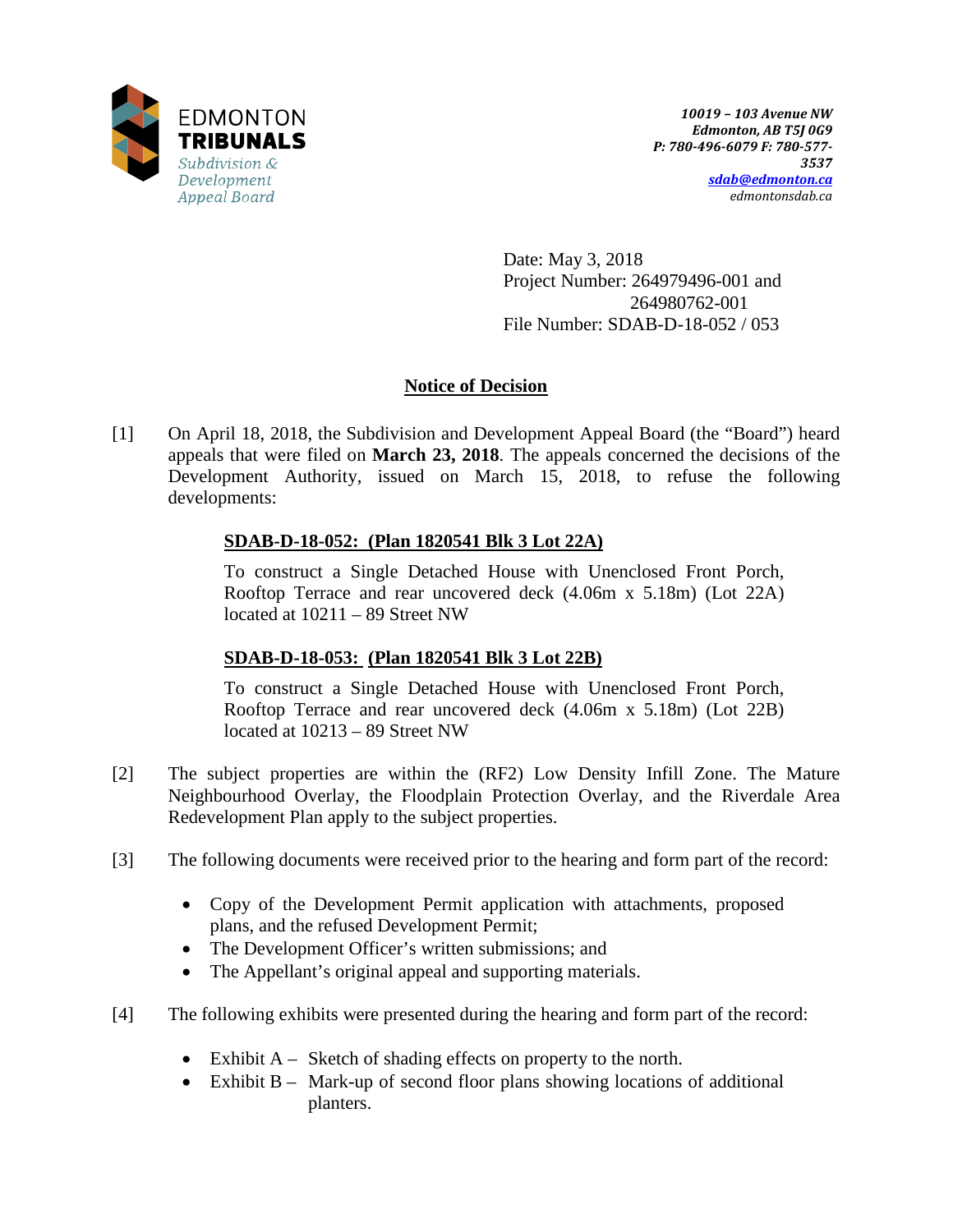### **Preliminary Matters**

- [5] At the outset of the appeal hearing, the Presiding Officer confirmed with the parties in attendance that there was no opposition to the composition of the panel.
- [6] The Appellants confirmed the two proposed Single Detached Houses are identical and that they would be making the same arguments for both proposed developments.
- [7] The Presiding Officer outlined how the hearing would be conducted, including the order of appearance of parties, and no opposition was noted.
- [8] The appeal was filed on time, in accordance with section 686 of the *Municipal Government Act*, RSA 2000, c M-26.

#### **Summary of Hearing**

- *i) Position of the Appellant, Euro Design Master Builder*
- [9] Mr. V. Vilimanovich and Mr. D. Hempel appeared to represent Euro Design Master Builder. Mr. O. Brewster, Construction Manager, was also present. Euro Design Master Builder is geared towards building infill projects in mature neighbourhoods.
- [10] The Appellants were not aware of any opposition to the proposed developments until they read the Development Officer's report. No concerns were expressed when they spoke with the neighbours to the south. They were not able to contact the property owners of the duplexes to the north as they are rentals. They did not speak to any of the property owners directly across the street nor any of the property owners across the lane. Some are being built and some are renters. They clarified that they only spoke to properties on the same side of the street.
- [11] Because of the east / west orientation of the proposed development, the property most affected by increased shading and massing is the property immediately to the north; the property to the south would not be affected by shading at all.
- [12] There are different methods to calculate height. Heights on pitched roof applications are measured to the mid-point of the roof while a flat roof application is done to the highest point of the roof. The half storey is less than fifty percent of the floor area. The height calculation is usually done to the majority of the roof. The majority of the roof goes to the second floor area and falls under the rules of the *Edmonton Zoning Bylaw* (the *Bylaw*). If this were a pitched roof on a two storey building, the height would be calculated to the mid roof and would be in compliance with the height regulations. The height is irrelevant in any kind of shading application because it would be there whether this was a conventional roof or not. If this project did not have a flat roof they would not be at the appeal board. If the attic space were removed and replaced with a pitched roof it would cast the same shadow on neighbours within a few inches on the top.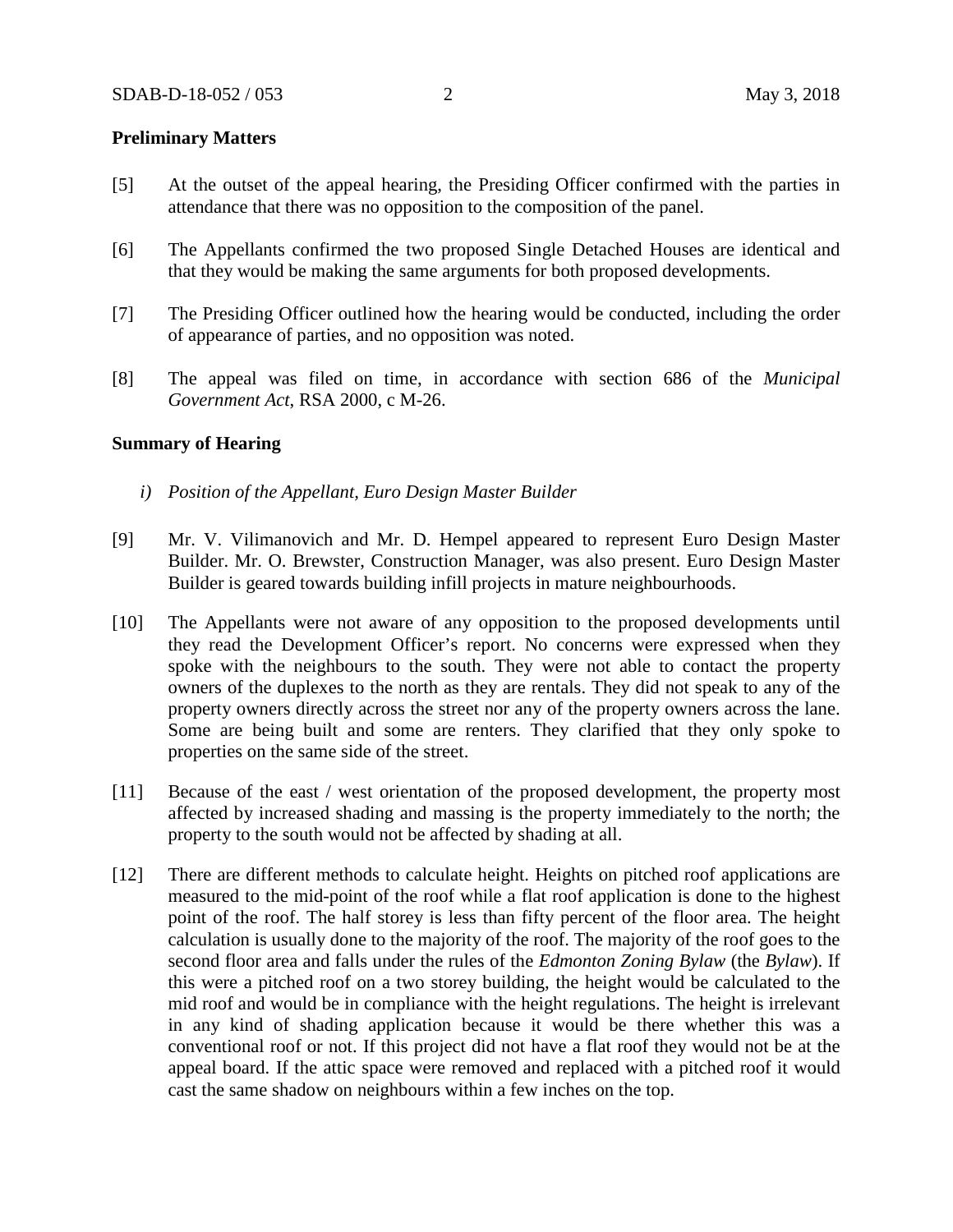- [13] The current design, with the half story located in the middle of the house, lessens the shading and the massing effect. The Appellant drew a sketch of the rooftop configuration to show that the proposed 1 ½ second storey in the middle of the house casts less shading on the property to the north than if the house had a second storey with a pitched roof. (Exhibit A). The Appellants did not obtain a sun shadow study (which can cost \$2,000.00). They felt they would try this appeal instead. They believe the difference will be minimal. In response to a request for clarification from the Board, they recognized that different roof types have different impacts and massing and that the ridgeline of a pitched roof is necessarily recessed.
- [14] The original plot plan prepared by Pals Geomatics Corp. showed the main floor higher from average grade by 0.2 metres than what was originally proposed. One way to help lessen the variance would be to drop the houses into the ground. The Appellants advised they could drop the main floor back to 1.02 metres from the average grade.
- [15] Basically they can reduce the overall height by 0.2 metres. This would allow the majority of the roof to comply with the maximum permitted height and only the attic space would still be over height.
- [16] The Appellants agree that the proposed developments have a predominately flat roof design. They consider the pitched portion to be a shed roof. While section 52.1(d) of the *Bylaw* suggests there are different methods of calculating height, the Appellants have always shown the height calculation to the midpoint of the shed roof for any of these types of developments they have done.
- [17] In response to questions from the Board, the Appellants confirmed that the pitched portion of the roof is limited and it is predominantly a flat roof. The front portion of roof is a shed roof which rises higher to the north and the ridgeline is flush with the main elevation on the north side at a height similar to the parapet of the highest level.
- [18] Many of the challenges they face are due to the different methods of measuring height and the Development Officer's discretion. Mr. Vilimanovich has been working with the City and professional associations to clarify these dualities. They believe the shed roof height should be calculated as a sloped roof. They would like standardized methods, but they agreed that there could be instances where one is better than another. They acknowledged that section 52.1(d) provides the development officer discretion in calculating height and that he must consider impacts and shading for neighbouring properties in exercising that discretion.
- [19] All shed roofs are measured to the mid-point. The shed roofs of each of the proposed developments are sloped upwards to the north in the same direction in order to maximize sun exposure and surface area for future PV panels which may be installed, but are not in the current design. When asked, they concurred that the smaller shed portion creates more massing and height on the north side than a hip roof due to the location of the ridgeline at the facade and that the majority of the roof was a flat design.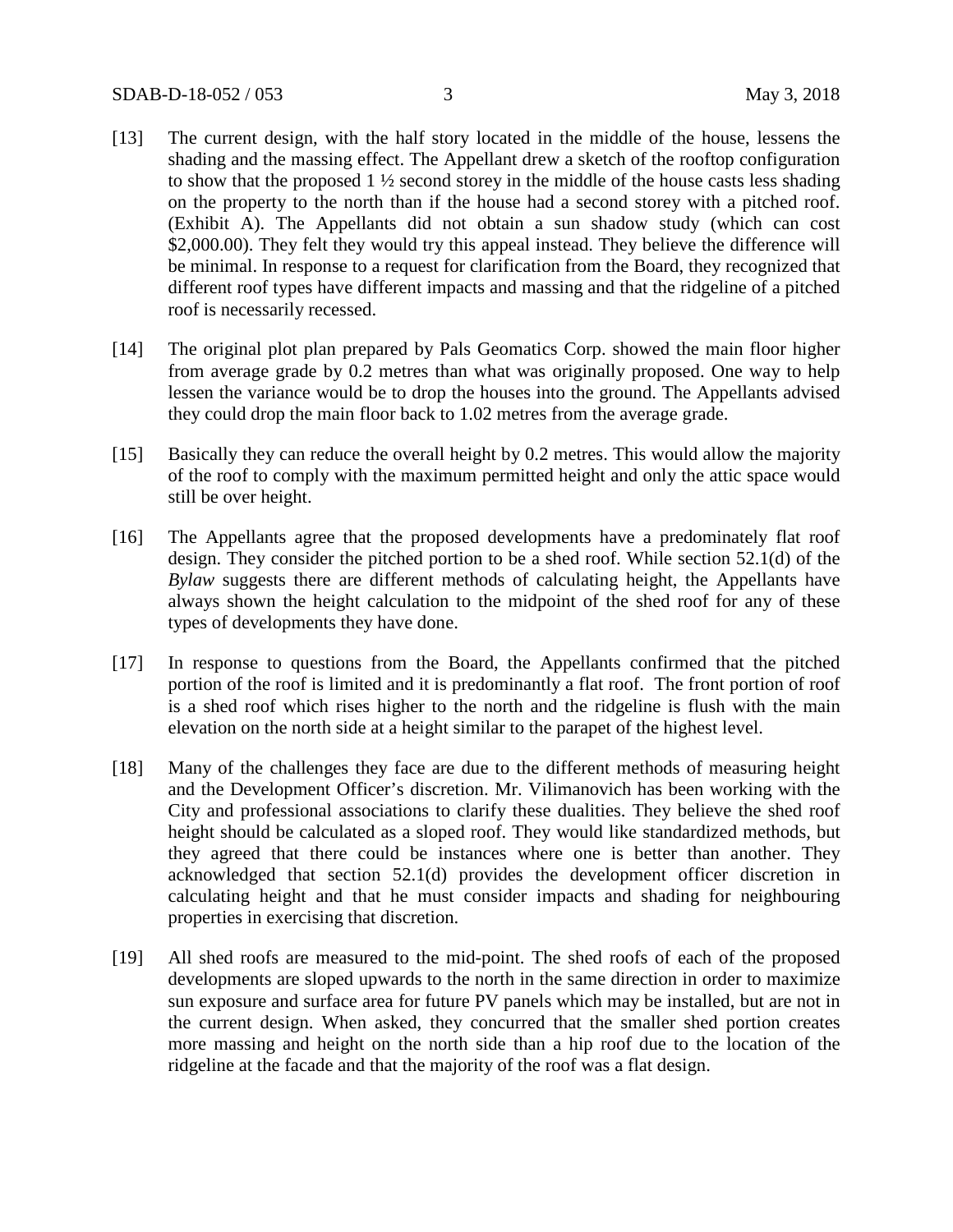- [20] There are challenges to developing within the guidelines in mature neighbourhoods so they are here to work with the Board and the City to get developments that work. They know they are considerably over height based on the plans in front of the Board, but they are trying to show that this has little effect.
- [21] The rooftop terrace does not interfere with neighbours' amenities. The Appellants reviewed photos from their submission which provided examples of houses which include rooftop terraces with zero front stepbacks and varied railings that exist within a 60-metre radius. They were not aware if any of these terraces were built prior to the enactment of the current stepback regulations that came into force in August 2017.
- [22] With these narrow applications there is not much amenity area. The proposed rooftop terraces with 18 inch wide planters on one side help provide the families additional usable amenity area and take advantage of the river valley view. They also allow an entertainment room while accommodating secondary suites in the homes.
- [23] The Appellants would be willing to add 18 inch wide planters on the other side of the rooftop terraces as well. They marked the location of these proposed additional planters on the second floor plans (Exhibits B1 and B2). Compliance with the stepback development regulations would reduce the amenity area significantly and make it less usable for their buyers or to fit outdoor furniture. They want a beautiful, usable space with a green area for character. If they follow the *Bylaw* stepbacks regulations, the space would be smaller and their clients want larger areas to use.
- [24] They intend to put five-foot high, stuccoed privacy walls on either side of the terrace to limit overview of the neighbour's yards.
- [25] Asked to comment on the additional massing effect of putting five foot barriers up on the side of the houses along the terraces, they stated that they are using colour and texture to address that and jog outs to be more visually appealing and not one giant form. They opted for the stuccoed walls rather than glass railings as they are more economical, afford more privacy and prevent dirt from spilling out of the planters and over the side. It was chosen because they must weigh application and cost to the project; translucent glass would be a lot more expensive. They will carefully select building materials that fit into the existing neighbourhood.
- [26] The proposed developments do not interfere with the amenities of the property to the north. The neighbours to the north have no garage and no useable backyard. Windows on the proposed development have been offset with those of the property to the north to mitigate any privacy issues.
- [27] Windows on the side walls were offset from the existing window configuration on the neighbouring buildings and some are obscured.
- [28] The proposed developments are each 1.2 metres from the north side property line. It appears that the duplex to the north is approximately the same distance from the property line as well, but the Appellants could not confirm that measurement. The front setback is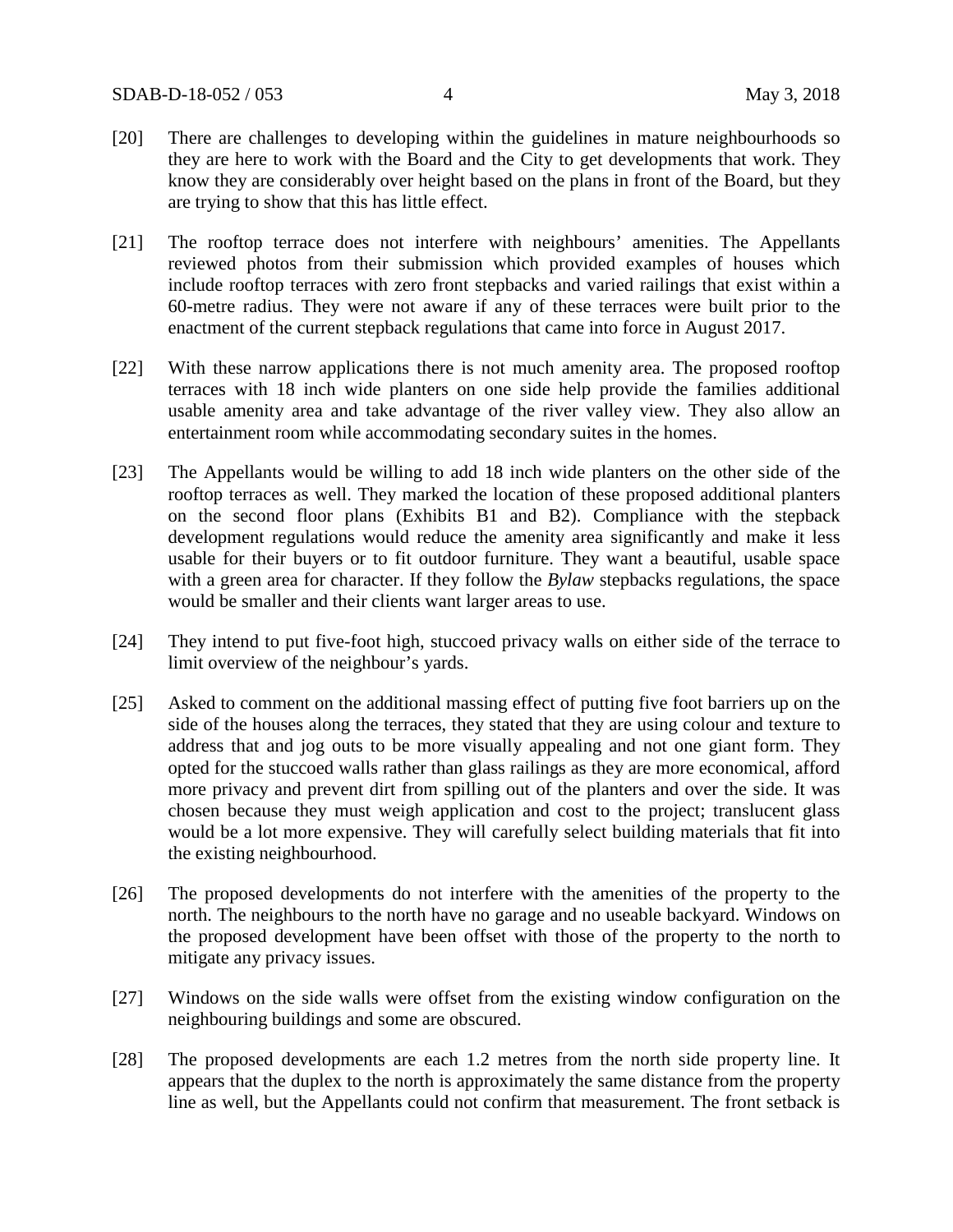within the 1.5-metre average of the adjacent developments. They are pretty much in line with the property to the north except for the front porch extension.

- [29] The Appellants have reviewed and agree with the imposition of all of the recommended conditions of the Development Officer should the proposed developments be approved.
	- *ii) Position of the Development Officer, Mr. K. Yeung:*
- [30] Mr. Yeung provided a written submission, but did not attend the hearing.

#### **Decision**

#### **SDAB-D-18-052: (Plan 1820541 Blk 3 Lot 22A)**

[31] The appeal is **DENIED** and the decision of the Development Authority is **CONFIRMED**. The development is **REFUSED**.

#### **SDAB-D-18-053: (Plan 1820541 Blk 3 Lot 22B)**

[32] The appeal is **DENIED** and the decision of the Development Authority is **CONFIRMED**. The development is **REFUSED**.

### **Reasons for Decision**

- [33] The proposed developments are Single Detached Housing, a Permitted Use in the (RF2) Low Density Infill Zone. Both require variances to the applicable development regulations for Height and for the rear and side Stepbacks for Rooftop Terraces.
- [34] The Board heard the two appeals simultaneously as the Appellants confirmed that the proposed developments are identical in terms of their exterior dimensions and required variances for Height and Stepbacks and that the Appellants would be making the same submissions for both proposed developments.
- [35] Although they did not specifically allege that the calculated Height was incorrect, the Appellants nonetheless questioned the Height determination. The Appellants felt the Development Officer should have less discretion with Height calculations. They submitted that Height should be calculated based on the roof over of the majority of the Floor Area. Here that would be to the top of the second storey or to the midpoint of the shed portion of the roofs rather than to the top of the higher flat roofs over the third floor loft areas.
- [36] Based on the stamped drawings and the Appellants' comments, the Board notes that the majority of the roofs employed a flat roof design and a much smaller shed roof portion at the front of the buildings with the highest ridges of that portion flush to the remainder of the north facades of the buildings.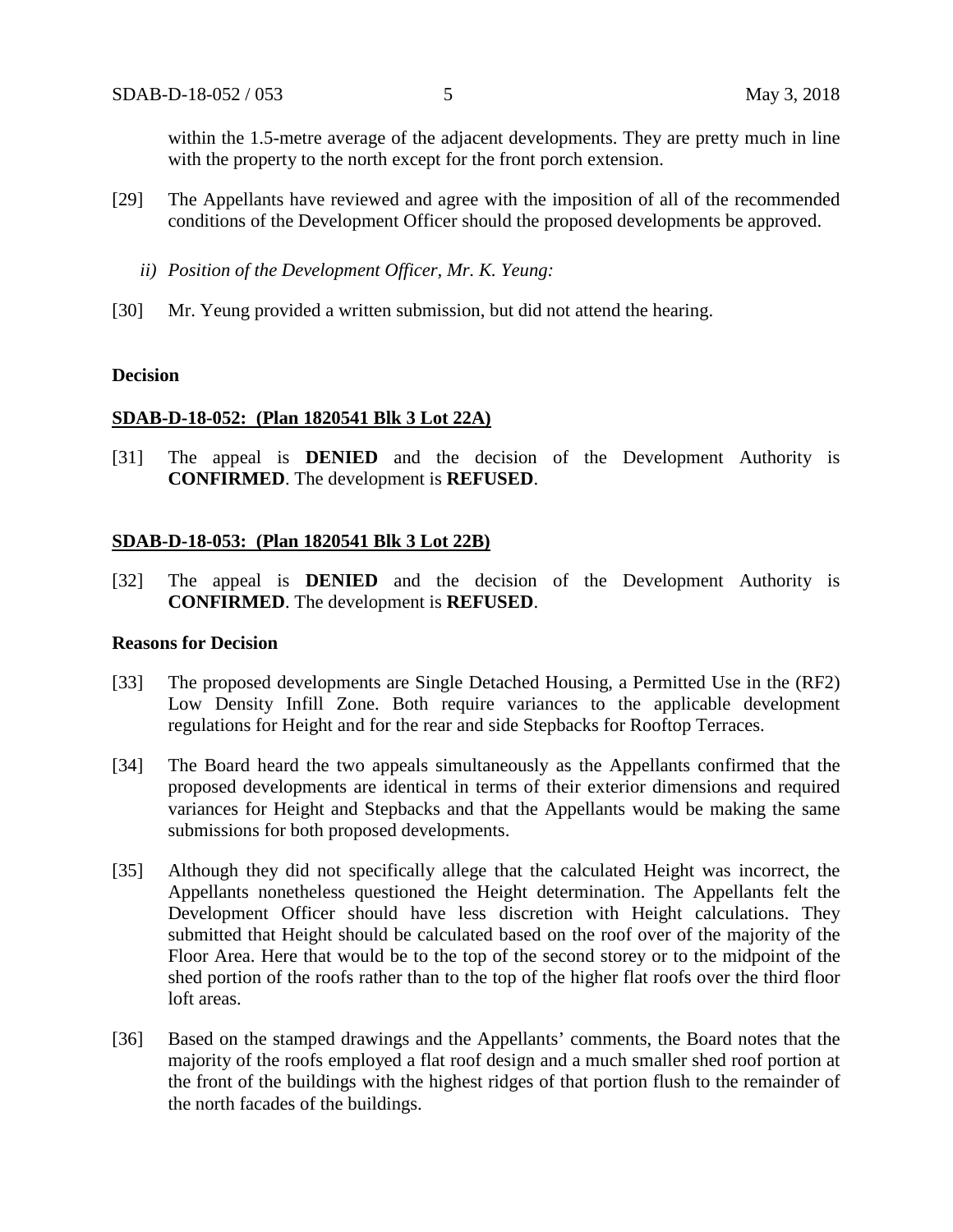[37] There is no provision in the *Edmonton Zoning Bylaw* (the *Bylaw*) to support the Appellants' proposal that Height be measured to the lower flat portion of the buildings or the midpoint of the shed roof portion. The Board finds that the Height was calculated correctly to the highest portion of the flat roof in accordance with the sections 52.1(b) and (d) of the *Bylaw* which provide:

> "(b) For the flat roof type, Height shall be determined by measuring from the horizontal plane through Grade to the midpoint of the highest parapet, provided the resulting top of the parapet is no more than 0.4 metres above the maximum Height allowed in the zone or overlay; or, …

> (d) For all other roof types, including saddle, dome, dual-pitch, shed, butterfly or combination roofs, the Development Officer shall determine Height by applying one of the previous three types that is most appropriate for balancing the development rights and the land use impact on adjacent properties."

- [38] After the Board found that the Height calculation was correct, it did again consider the Appellants' comments about Height and roof design with regard to the potential impacts of the required variances.
- [39] As one of the required variances involved a Height regulation contained within the Mature Neighbourhood Overlay, the Board first considered the Development Officer's written submission and confirmed that the necessary community consultation had occurred in substantial compliance with section 814.5(1) of the *Bylaw*.
- [40] During the hearing, the Appellants raised potential changes to the Height, the Rooftop Terrace planters and even the roof. However, no alternate plans were provided and the Board has considered only the stamped refused plans currently under appeal in making this decision.
- [41] The Appellants presented street views of other nearby properties with similar Heights, flat roof designs and Rooftop Terraces with varied privacy screens. Some had no apparent front Stepbacks. The Appellant could not provide the precise Height for these developments. The Appellants could not say whether the examples were approved with Height variances or whether they were constructed before or after the Rooftop Terrace Stepback regulations were implemented. The Board notes that it is not bound by precedent and must review each case on its own merit and circumstance. Therefore, the Board took notice of these photographs only as evidence of similar types of designs nearby.
- [42] The majority of the reasons that the Appellants advanced to support approval of the proposed developments were based on economic issues and the preferences of their potential purchasers rather than the potential impact of the required variances. The Board has made its determination in accordance with section 687(3)(d) of the *Municipal Government Act.* Accordingly, it has not taken these submissions about builder cost and buyer preferences into account in considering the variances.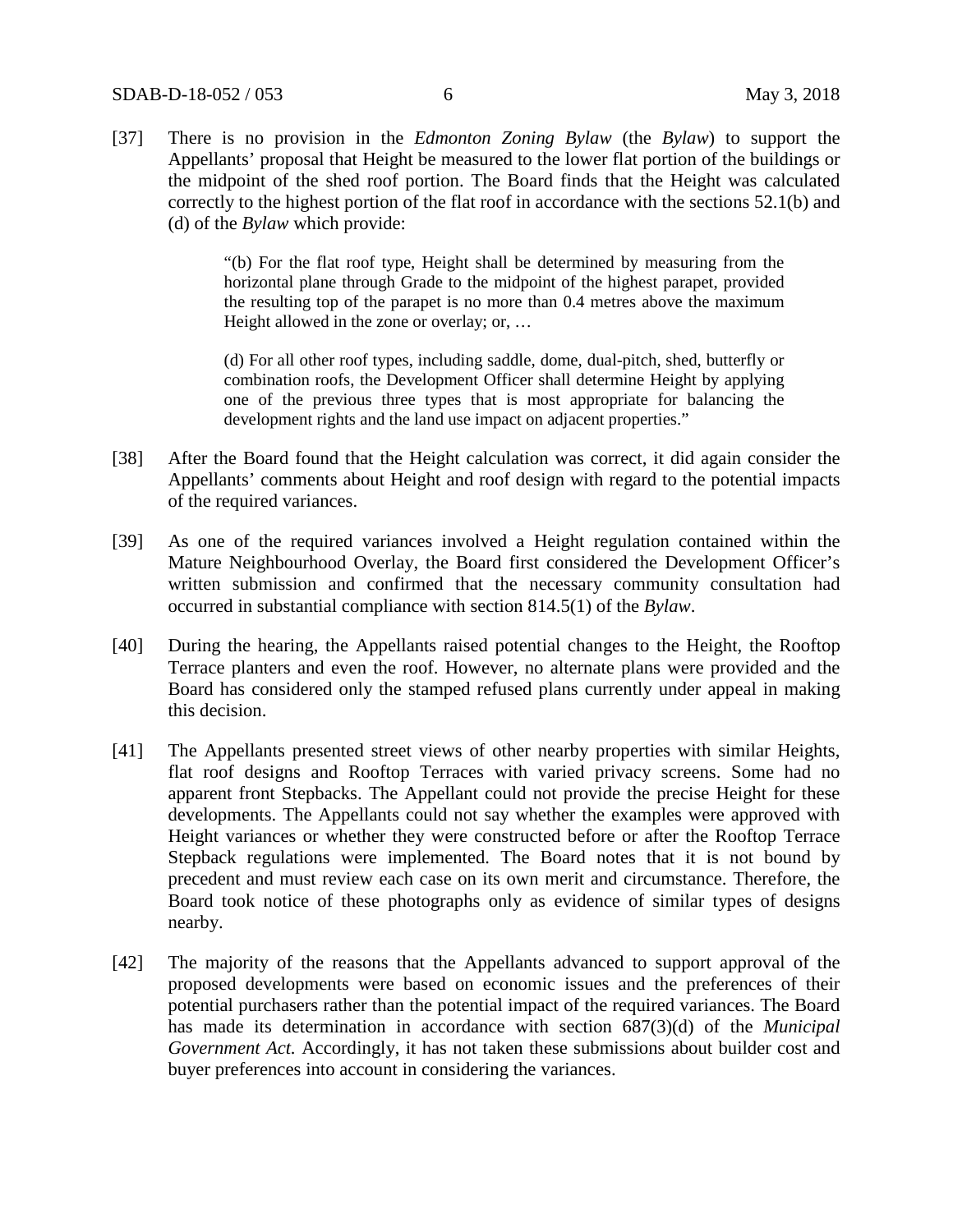- [43] The Board considered the impact of the proposed variances individually and in concert on neighbouring parcels of land and on the neighbourhood amenities and declines to grant the required variances for the reasons which follow.
- [44] The available evidence about the views of the neighbours was limited and somewhat conflicting. As noted by the Development Officer, one of the most affected neighbours, the owner of the property immediately to the south was not supportive, citing concerns for compliance with the Stepbacks for the Rooftop Terraces and lack of Height information. Another neighbour within the 60-metre notification radius raised concern about sun shadowing for the adjacent neighbour to the south. The Board also noted that the Appellants indicated they had consulted with the two neighbours immediately to the south and had thought they were not opposed to the proposed development. The owners of other neighbouring properties surrounding the subject Sites were not contacted by the Appellants. No other correspondence was received by the Board or noted by the Development Officer.
- [45] The Appellants opined that the proposed flat roof design with only a partial third storey would have sun shadowing and massing impacts only minimally different than those of a fully compliant two storey building with a pitched roof design especially given the east/west orientation of the lots. The Board notes that the front of the subject lots face mainly towards the west, but are also skewed somewhat to the south with potential for sun shadowing effects in both directions along the blockface.
- [46] The Appellants did not provide a sun shadow study, nor any other supporting evidence other than a hand drawn sketch which approximated the roof from above. Further, the Appellants also acknowledged that any hypothetical pitched roof would necessarily include a recessed ridgeline and consequently a different effect for both sun shadowing and massing.
- [47] Based on the stamped, refused plans, the proposed buildings include partial third storeys to accommodate the loft areas which open to Rooftop Terraces above the second storeys towards the rear. The Board accepts the Appellants' submission that the loft areas comprise less than half of the Floor Area square footage for the buildings.
- [48] However, in considering the impact for neighbouring properties the Board took account of the exterior of the buildings. The Board finds it is also true that the top of the parapet above the loft is 10.4 metres in Height, which exceeds the allowed Mature Neighbourhood Overlay limit of 8.9 metres by 1.5 metres. The Appellants concurred that this is a significant excess. However, in making its decision, the Board remained mindful that the magnitude of a variance alone is not determinative.
- [49] In these two buildings, the highest sections of the flat roof parapets include a portion which hangs over the Rooftop Terraces. They extend for 28 feet (8.53 metres) along either side of the proposed developments, plus an additional 3 feet (0.91 metres) for the overhang at 10.4 metres in Height. Also, no side Stepbacks are proposed for either the Rooftop Terraces or the loft areas. They extend across the full width of the building and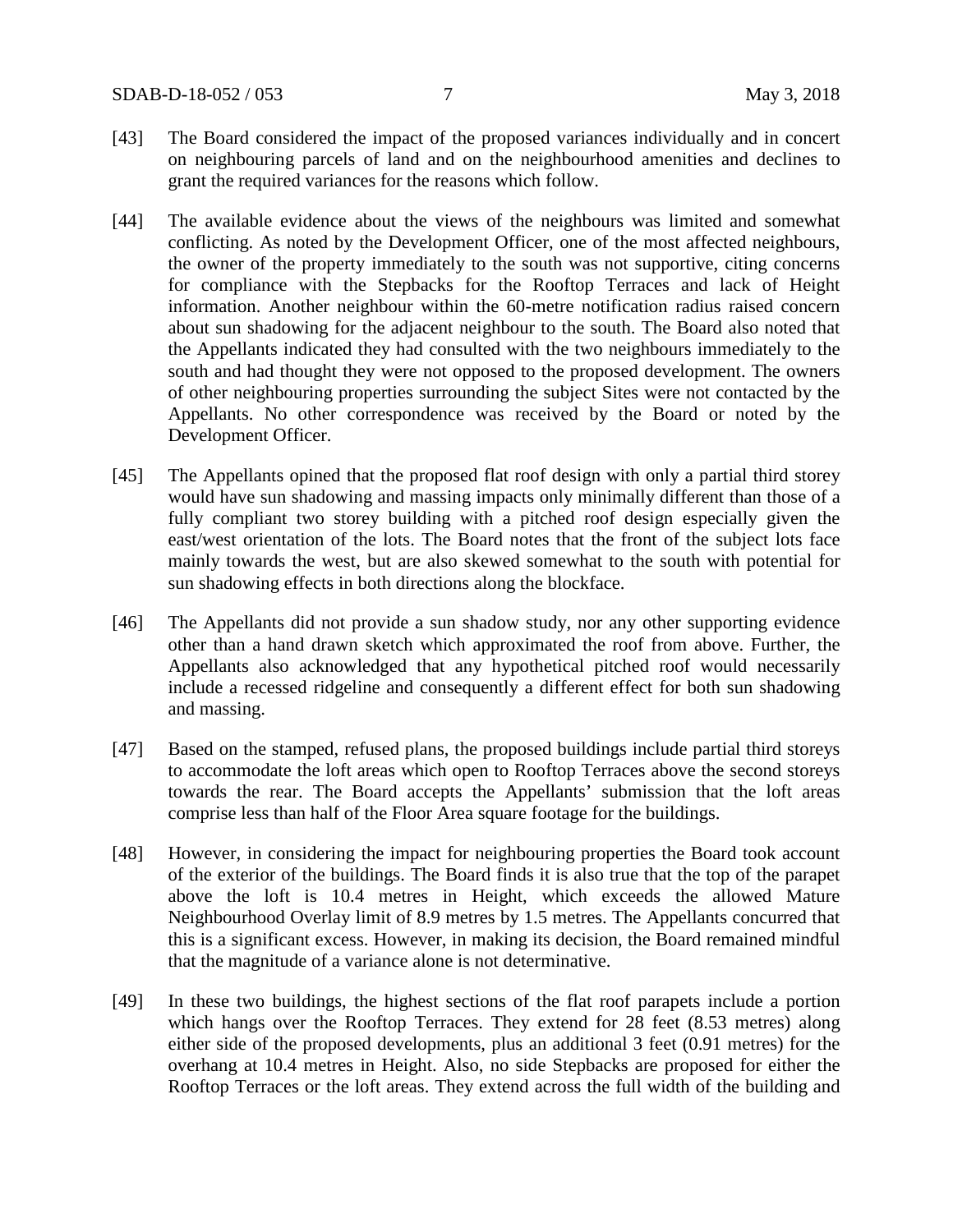are flush with the remainder of the lower facades of the side walls maximizing the massing and sun shadow impacts of the flat roof design.

- [50] In addition, the ridgelines of the shed roof portion of the buildings are flush with the north facade and very close in Height to the highest parapet for an additional 8 foot (2.44 metre) section or a total of 36 feet (10.97 metres) adding to the potential massing and sun shadowing impacts for the properties immediately to the north.
- [51] The Board also considered that Appellants concurrently seek variances to waive the 2.0 metres Stepbacks entirely along both sides of the Rooftop Terraces and to reduce the rear 2.0- metre Stepbacks by 0.6 metres.
- [52] Rooftop Terrace Stepbacks are required to provide privacy and visual relief from massing for neighbouring properties.
- [53] To reduce the negative impact of oversight into the neighbouring properties, the Appellants propose to screen the Rooftop Terraces with solid stucco walls that are 5 feet (1.52 metres) in Height. These solid walls will extend for 12 feet 8 inches (3.86 metres) flush along the remainder of the south and north solid stucco facades*.* These walls will wrap around a portion of the rear of each of the buildings. While these walls may add some privacy, the Board finds that they also add significantly to the massing effect for the adjacent properties to the north and south, particularly given the overall proposed Height of the buildings and their location toward the rear of the buildings above the second storey rooftop terraces.
- [54] Based on the limited materials before it, the Board is of the opinion that the proposed variances to Height for the flat roofs, in conjunction with waivers of both side Stepbacks and the rear Stepback variance and the five foot (1.52-metre) solid stucco walls screening the Rooftop Terraces flush with the stucco side walls, will have material adverse impacts for neighbouring properties, particularly for the neighbouring properties to the north in terms of massing and sun shadowing. These adverse impacts will also be greater for the properties to the north due to the position and Height of the ridge of the shed roof portions of the buildings.
- [55] For the reasons above, the appeals are denied.

KChemiau 5)

Ms. K. Cherniawsky, Presiding Officer Subdivision and Development Appeal Board

Board Members in Attendance: Ms. P. Jones; Mr. R. Handa; Mr. K. Hample; Mr. J. Wall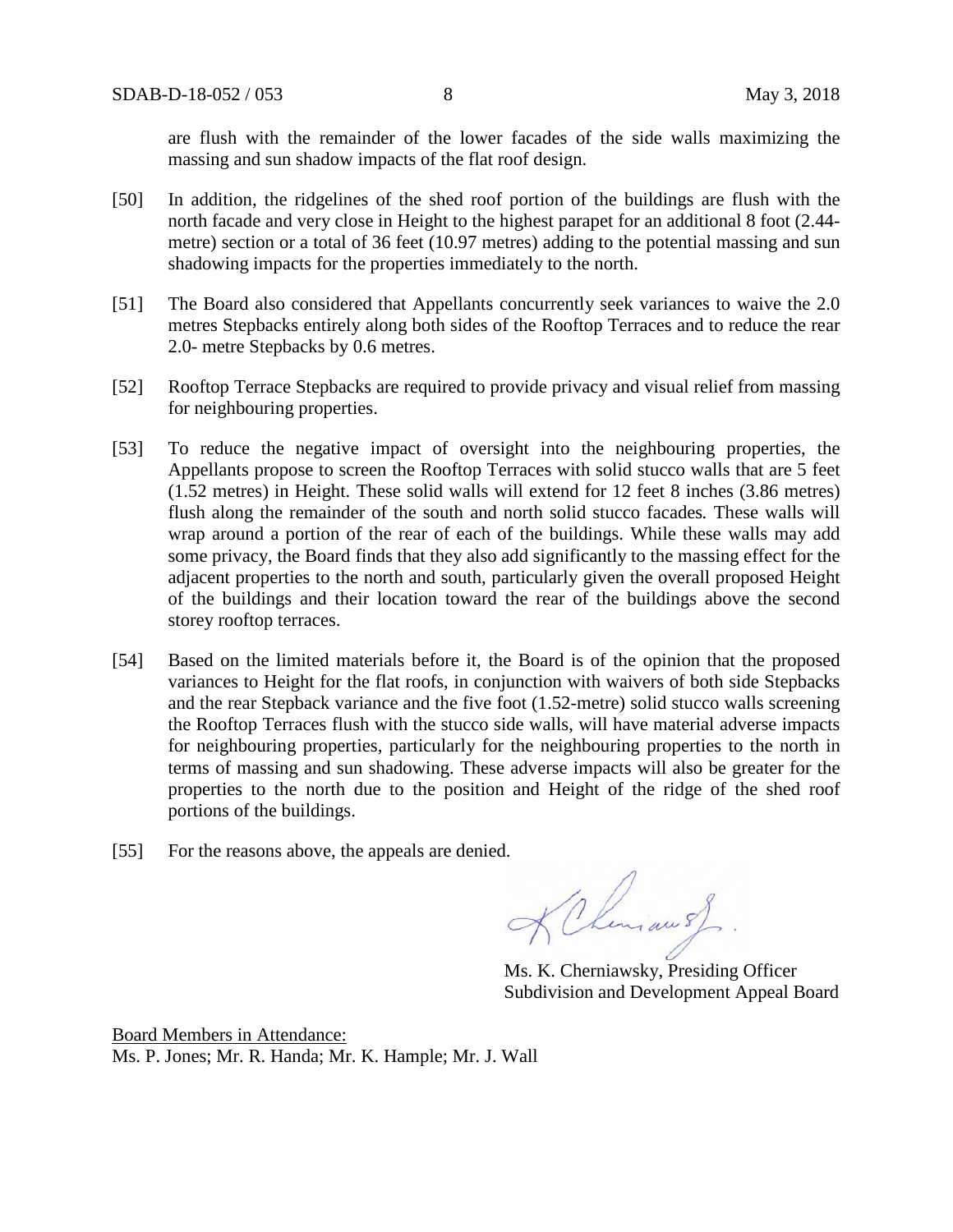### **Important Information for the Applicant/Appellant**

- 1. This decision may be appealed to the Alberta Court of Appeal on a question of law or jurisdiction under Section 688 of the *Municipal Government Act*, RSA 2000, c M-26.
- 2. When a decision on a Development Permit application has been rendered by the Subdivision and Development Appeal Board, the enforcement of that decision is carried out by the Sustainable Development Department, located on the 2nd Floor, Edmonton Tower, 10111 – 104 Avenue NW, Edmonton, AB T5J 0J4.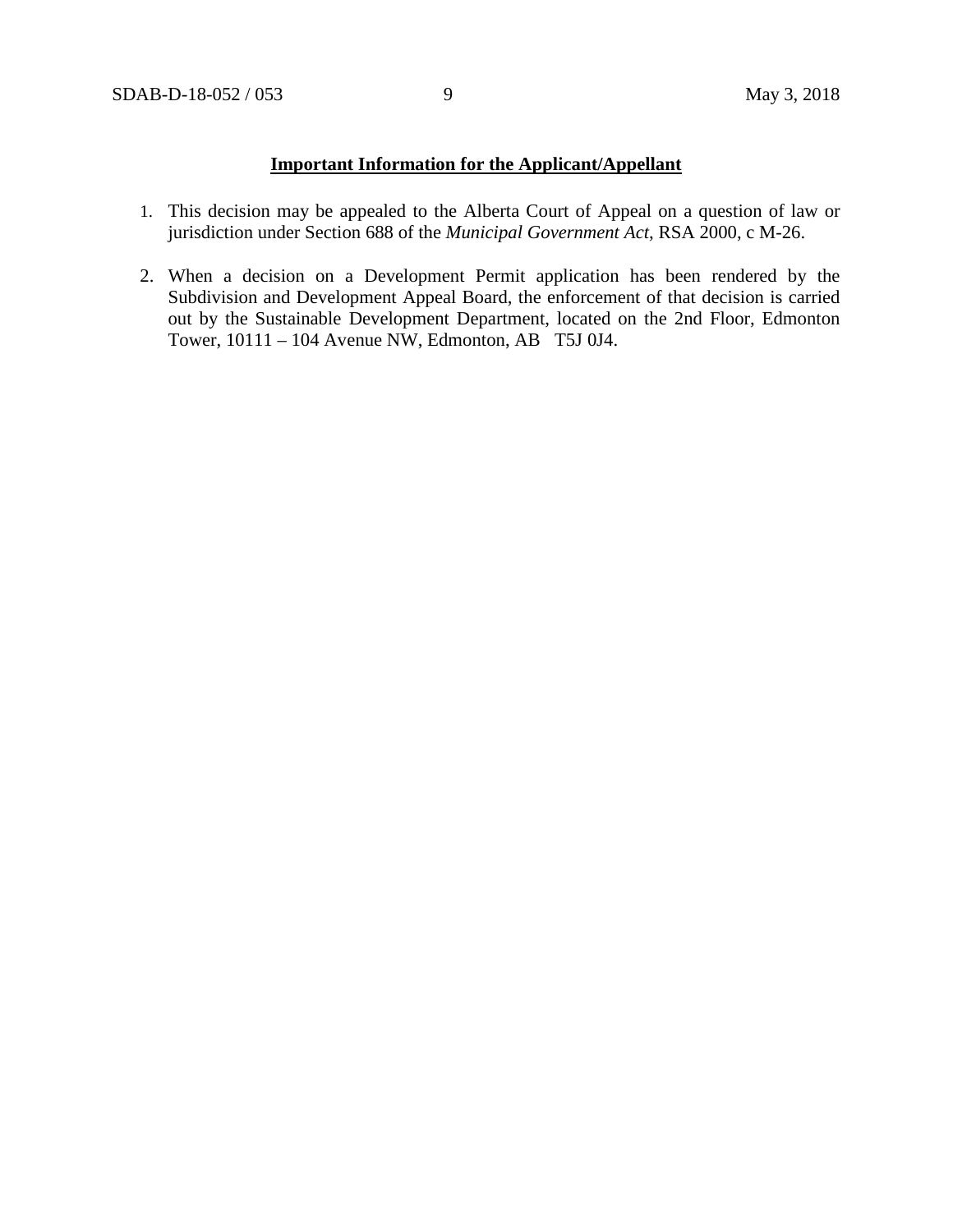

Date: May 3, 2018 Project Number: 262666743-002 File Number: SDAB-D-18-054

# **Notice of Decision**

[1] On April 18, 2018, the Subdivision and Development Appeal Board (the "Board") heard an appeal that was filed on **March 27, 2018**. The appeal concerned the decision of the Development Authority, issued on March 13, 2018, to refuse the following development:

> Change the Use from Single Detached House to a Child Care Service (20 children), and to construct an addition to the second floor (17.4 m2), a deck to the North side of the building (2.1m x 3.8m), and interior and exterior alterations (new windows on the North side of the Garage loft and North and East sides of the Principal Building, a 1.8m tall railing on the existing Rooftop Terrace, a new Basement doorway and retaining wall, and a new Fence in the Front and Rear Yard).

- [2] The subject property is on Plan 1027072 Blk 1 Lot 1, located at 308 Magrath Boulevard NW, within the (RPL) Planned Lot Residential Zone. The Magrath Heights Neighbourhood Area Structure Plan applies to the subject property.
- [3] The following documents were received prior to the hearing and form part of the record:
	- Copy of the Development Permit application with attachments, proposed plans, and the refused Development Permit, site plan markup, circulation responses from Transportation and Fire Rescue Services;
	- The Development Officer's written submissions;
	- The Appellant's written submissions;
	- A submission from legal counsel representing an affected party; and
	- Ten responses in opposition from affected property owners.

## **Preliminary Matters**

[4] At the outset of the appeal hearing, board member Mr. Hample disclosed that he knows one of the affected parties present today through a previous working relationship (Ms. Reghelini).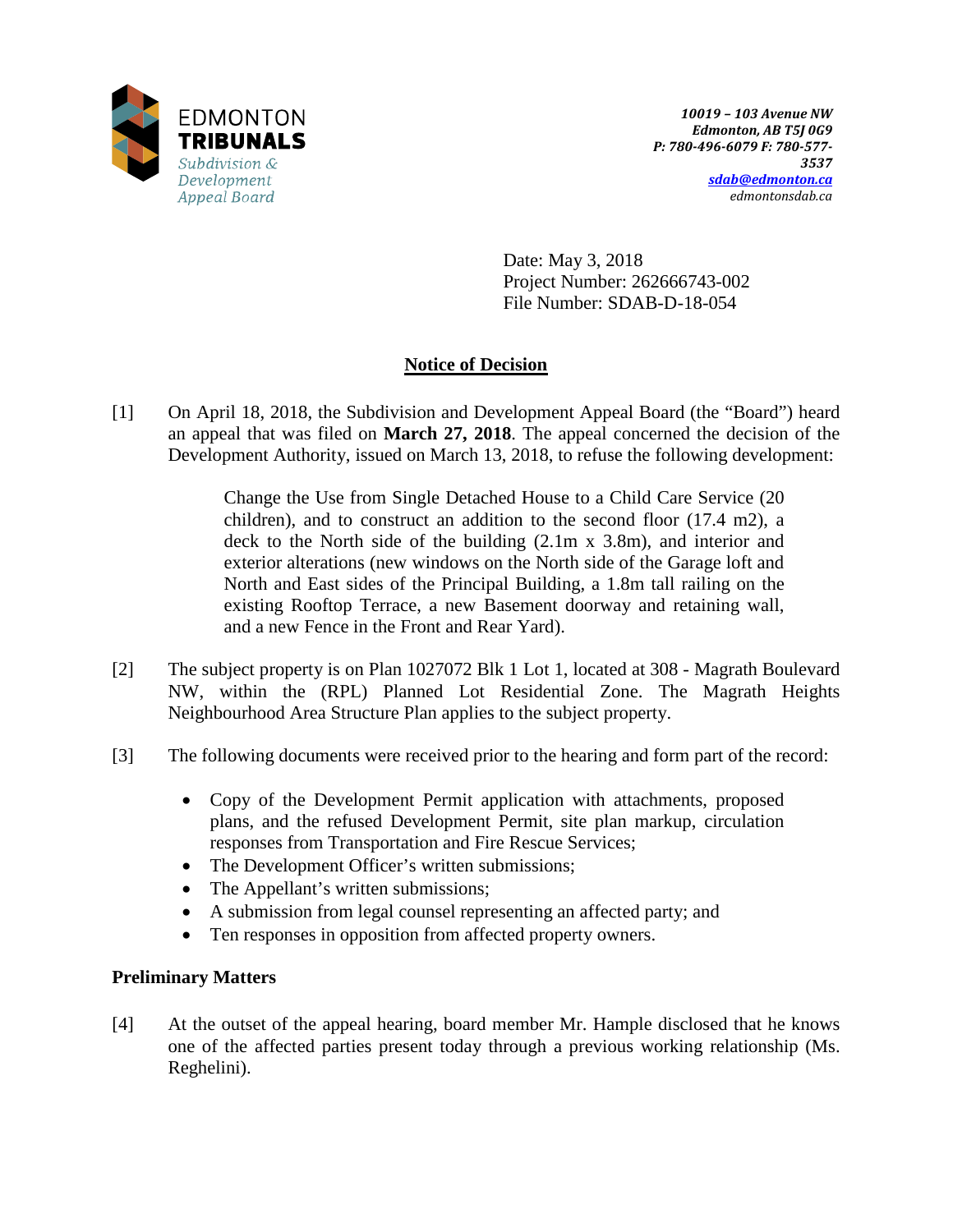- [5] The Presiding Officer noted that Mr. Colistro, who is present representing an affected party, is the former chair of the Subdivision and Development Appeal Board. While he has not sat on hearings for at least three years he would have sat with the vast majority of the board members at some point.
- [6] The Presiding Officer confirmed with the parties in attendance that there was no opposition to the composition of the panel.
- [7] The Presiding Officer outlined how the hearing would be conducted, including the order of appearance of parties, and no opposition was noted.
- [8] The appeal was filed on time, in accordance with section 686 of the *Municipal Government Act*, RSA 2000, c M-26.

#### **Summary of Hearing**

- *i) Position of the Appellant, Mr. G. Leung*
- [9] Mr. Leung would like to open the daycare as a result of the difficulties he experienced finding suitable child care for his own children. He has not previously operated a daycare.
- [10] He submitted three City of Edmonton administration reports illustrating the need for high quality child care in Edmonton. City Council responded by reducing the parking requirements for daycares in residential zones in May 2016.
- [11] While the above reports refer mainly to the downtown area, his personal research has shown there is a large shortage of child care facilities in the City's southwest; there are only 13 childcare programs in this area which are all operating at capacity. He does not know how many day homes are operating in the area.
- [12] Last fall Mr. Leung identified this lot as a suitable location to convert a single detached residence to a daycare. This corner lot is a reverse pie shape abutting a lane. It is close to a newly constructed junior high / elementary school.
- [13] He initially thought that seven parking spaces could be provided in the rear but due to setback requirements only six are permitted. Parking spaces would be paved and access would be from the lane entry off of May Link. Vehicles would have to back into the lane to exit the stalls. The lane has a second entry from May Gate to the south.
- [14] He abandoned his original plan to add an additional level to the house after his preapplication meeting with the City and to respect the wishes of the immediately adjacent neighbour.
- [15] His original submission for 40 children was subsequently reduced to 30 children. He further reduced the application to 20 children after speaking with the Development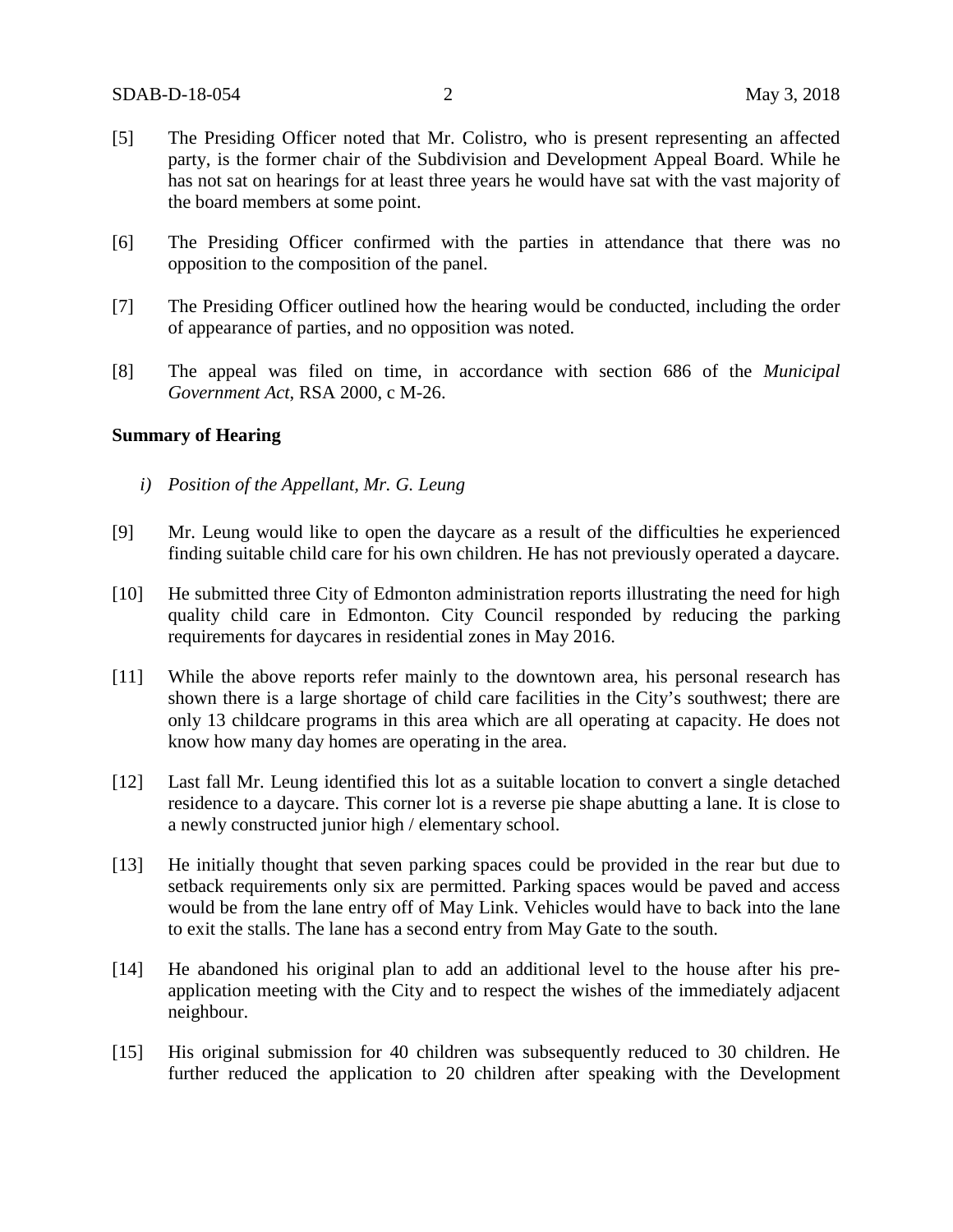Officer and reading Facebook posts in opposition. The posts indicated a commercial use should not be located in a residential zone due to the traffic and excessive noise.

- [16] He contacted the Terwillegar Community League president in early March. While this individual agreed that child care spaces are urgently needed in the area, he wanted the league to stay neutral and felt the matter should be dealt with between the neighbours and the City.
- [17] Mr. Leung feels that the proposed six parking spaces are sufficient based on the following:
	- a) The site is very close to public transit.
	- b) There is on-street parking available along May Common, the north side of May Link and along Magrath Boulevard. He confirmed that Magrath Boulevard is a bus route and is subject to seasonal parking bans, but snow clearing only occurs once or twice a year. He plans to hire a snow removal service to remove any resulting windrows.
	- c) He does not believe four parking spaces will be required by staff. His research of other daycares indicates that only 50 percent of daycare staff drive personal vehicles to work.
	- d) There will be preferential enrolment for families living within the neighbourhood and for siblings which reduces the demand for drop-off spaces.
	- e) The Transportation Department did not have any concerns regarding the deficiency of one parking space.
- [18] A commercial loading space is not required:
	- a) A staff member will be picking up any required supplies.
	- b) There would be space along May Common if a truck ever needed to park.
	- c) The Transportation Department did not indicate that the lack of a loading space was a concern.
	- d) Mr. Leung believes there are other daycares in the City that do not have a loading space.
- [19] All patrons of the daycare will enter through the front door. A gate in the rear fence will allow parents and children to enter the back yard and walk to the front of the building.
- [20] Hours of operation would be between 7:00 a.m. and 6:00 p.m. The child care will not operate on evenings and weekends and no one will reside at the property. There will be no out-of-school care provided and the age range would be from infant to prekindergarten.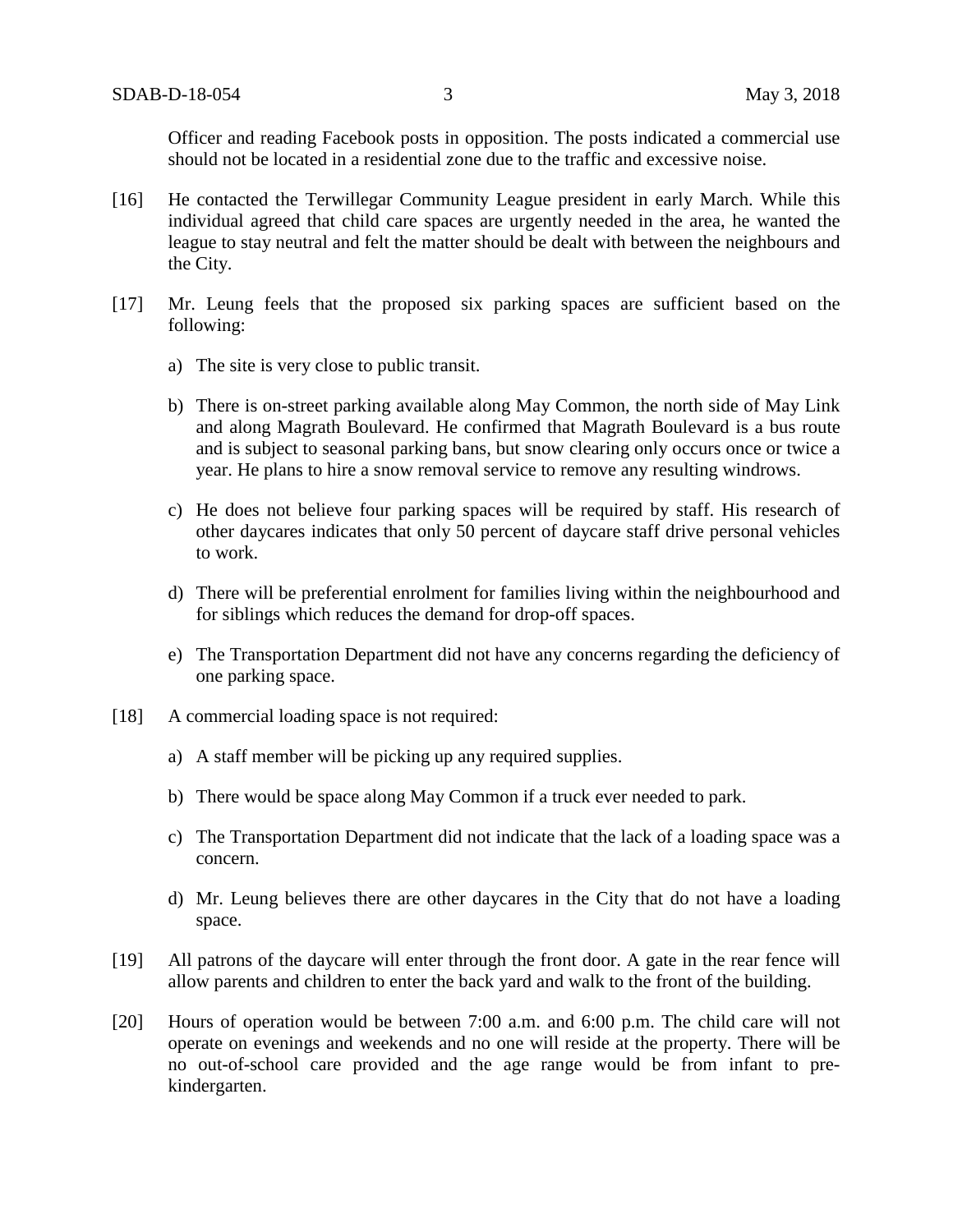- [21] He was unable to find suitable commercial space in the area for the proposed development. The spaces that would be suitable are either fully leased or too close to gas stations.
- [22] Mr. Leung provided the following responses to questions from the Board:
	- a) The 1.2-metre right-of-way shown on the plans is owned by Epcor; he assumes it is for power.
	- b) He confirmed that patrons arriving by transit would have to cross either May Link or Magrath Boulevard to access the daycare.
	- c) He has not done a traffic survey and cannot confirm how many vehicles use the lane. The homes across the lane are townhouses and all of the garages are located off the lane. With the lot being on the corner he does not believe there will be a problem with traffic congestion in the lane.
	- d) There is a 300 square foot empty space above the garage, with windows, that may be used as a staff room. This space has no bathroom, kitchen or plumbing.
	- e) While he acknowledged that the daycare could possibly have a negative impact to neighbours in close proximity he did not know to what level. He submitted a realtor's opinion indicating that a small daycare in the area could be a bonus for potential buyers.
	- f) There will be noise from children playing outside but not all of the children will be outside at the same time. The play space is in the yard between the fence and the house; therefore, the house would act as a noise buffer for the neighbours to the south.
	- g) The existing second floor deck will be used as an additional play area and he plans to install a 72 inch high tempered opaque glass railing. This deck can only be accessed from inside the building.
- [23] He has reviewed the recommended conditions for approval in the Development Officer's report and has no concerns with any of them. He would be willing to have a condition for hours of operation from 7:00 a.m. to 6:00 p.m. from Monday to Friday inclusive.
	- *ii) Position of the Development Officer, Mr. P. Adams*
- [24] City Council has indicated that more child care services are required, but they must be in an appropriate area that will not negatively impact neighbours. This is why Child Care Services is a Discretionary Use in residential areas. In this case he exercised his discretion to refuse the application after considering the traffic congestion in the lane, noise impact and limited parking in the area.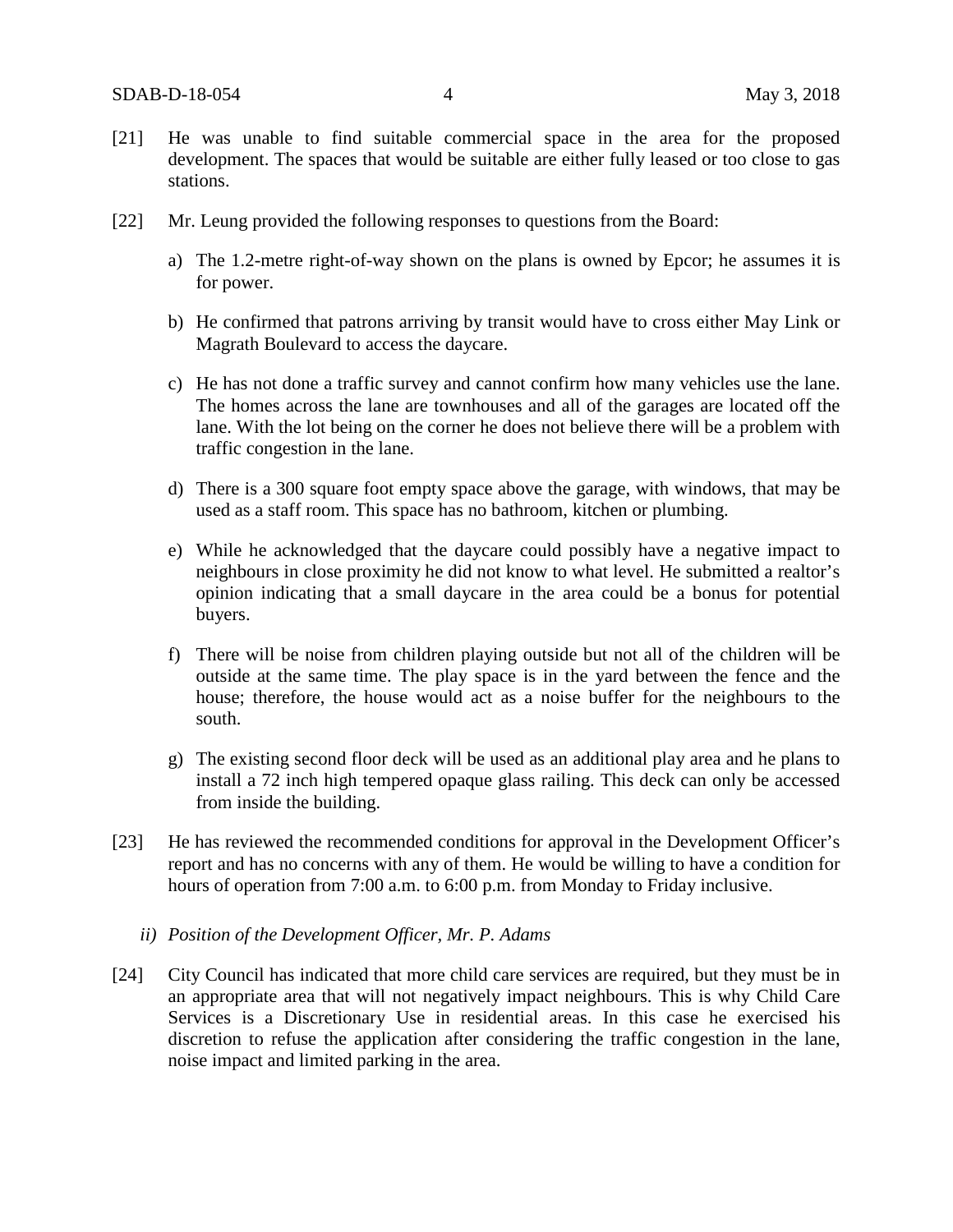- [25] Parking regulations for Child Care Services have been relaxed but some regulations have still been maintained. In this case the required three pick-up and drop-off spaces have been provided; there is a deficiency of one staff parking space.
- [26] The over-height garage was previously approved by the SDAB and the loft area cannot be used as a dwelling space.
- [27] While it is the applicant's duty to ensure they are in compliance with all requirements of the utility-right-of way, Mr. Adams forwarded details of the application to Epcor and did not receive any negative feedback.
- [28] Mr. Adams provided the following responses to questions from the Board:
	- a) He estimates that the rear lane is approximately 6.2 metres in width. This would be tight for two way traffic; a commercial site requires a 7-metre wide drive aisle for two way traffic.
	- b) The large park area to the east seems to be well integrated with pedestrian sidewalks. He does not know how heavily it is used by the community.
	- c) He is not in a position to comment on complaints received regarding daycares located in other residential areas.
	- d) There is currently not much commercial space in the area and he has no information on what would be available for lease.
	- e) When he refused the application he considered that there was no parking on the immediately flanking side and street parking in the area in front of the subject site is sparse due to front driveways and bus access.
	- f) He would expect that half of the residents on the block would drive north to exit the lane and the other half would use the south exit. There are approximately 26 rear garages off the lane on this half of the block.
	- g) He would have no issue if the Board included maximum occupancy or hours of operation as a condition of approval.
	- *iii) Position of Affected Property Owners in Opposition*

## *Mr. Colistro, legal counsel for Mr. Linder (immediately adjacent neighbour)*

[29] If the Board were to approve this discretionary development it must also consider if the parking variances should be granted by reviewing relevant planning principles. Economic factors are not relevant when considering the impact on neighbouring properties.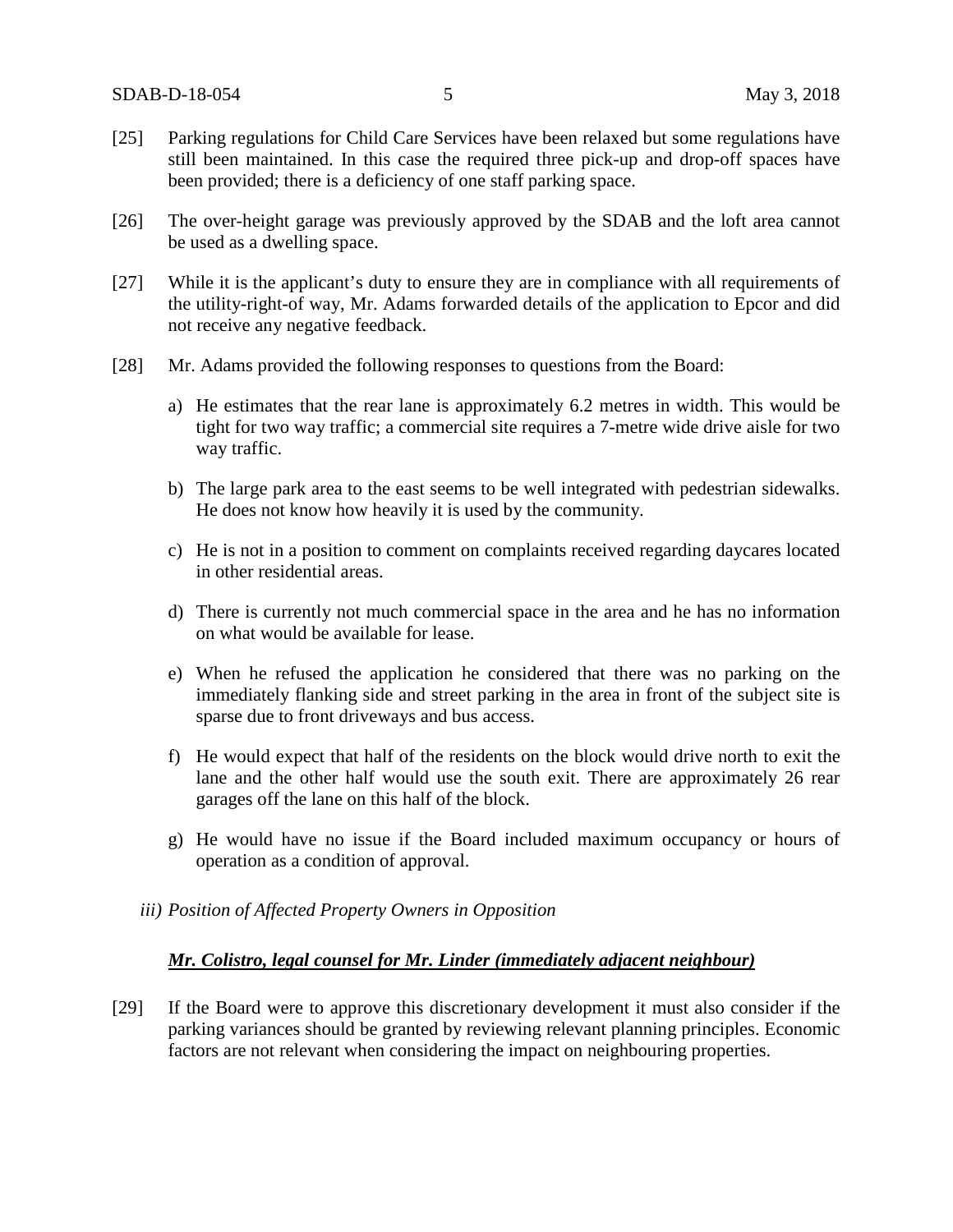- [30] Mr. Colistro referred to the Magrath Zoning map for context. The proposed site is located in a predominantly residential area in a small pocket zoned (RPL) Planned Lot Residential. The immediately surrounding zones are also residential:
	- a) The homes facing the subject Site across Magrath Boulevard are located in a large (RSL) Residential Small Lot Zone. These have front attached garages with the driveways taking away from potential street parking.
	- b) This property shares the lane with row housing and all units have garages exiting into the lane.

He also identified the location of the commercial areas, parks, community garden, a school, and a future high density mixed residential / commercial use area.

[31] The General Purpose of the (RPL) Planned Lot Residential Zone is:

To provide for small lot Single Detached Housing, serviced by both a Public Roadway and a Lane that provides the opportunity for the more efficient utilization of land in developing neighbourhoods, while maintaining the privacy and independence afforded by Single Detached Housing forms.

Homes are generally built closer together and have more site coverage. Given the proximity of the buildings in the immediately surrounding areas the impact of the proposed development on neighbouring properties could be more significant than in other areas.

- [32] Figure 4 (Development Concept) in the Magrath Heights Neighbourhood Area Structure Plan illustrates that the majority of land in Magrath is designated low density residential with an area intended as commercial use located in the NW corner.
- [33] Item 3.1.2 of this Plan states that:

Low density residential development will be planned in clusters/cells to provide a greater sense of identity, to create a safe pedestrian environment and to encourage relationships with immediate neighbours within the various residential sub-areas.

The proposed development is not occupied by residents and does not encourage relationships with neighbours. Child Care Services is not associated with low density.

- [34] There were ten e-mails / letters opposing the proposed development and a number of people appeared in opposition today. Support for the development is from people much further away (300 metres) as indicated by Appellant.
- [35] Child Care Services is a permitted use in the (CSC) Shopping Centre Zone which suggests that commercial zones are best for daycare uses. In Magrath, the commercial area is surrounded by higher density development and is further away from the lower density residential development.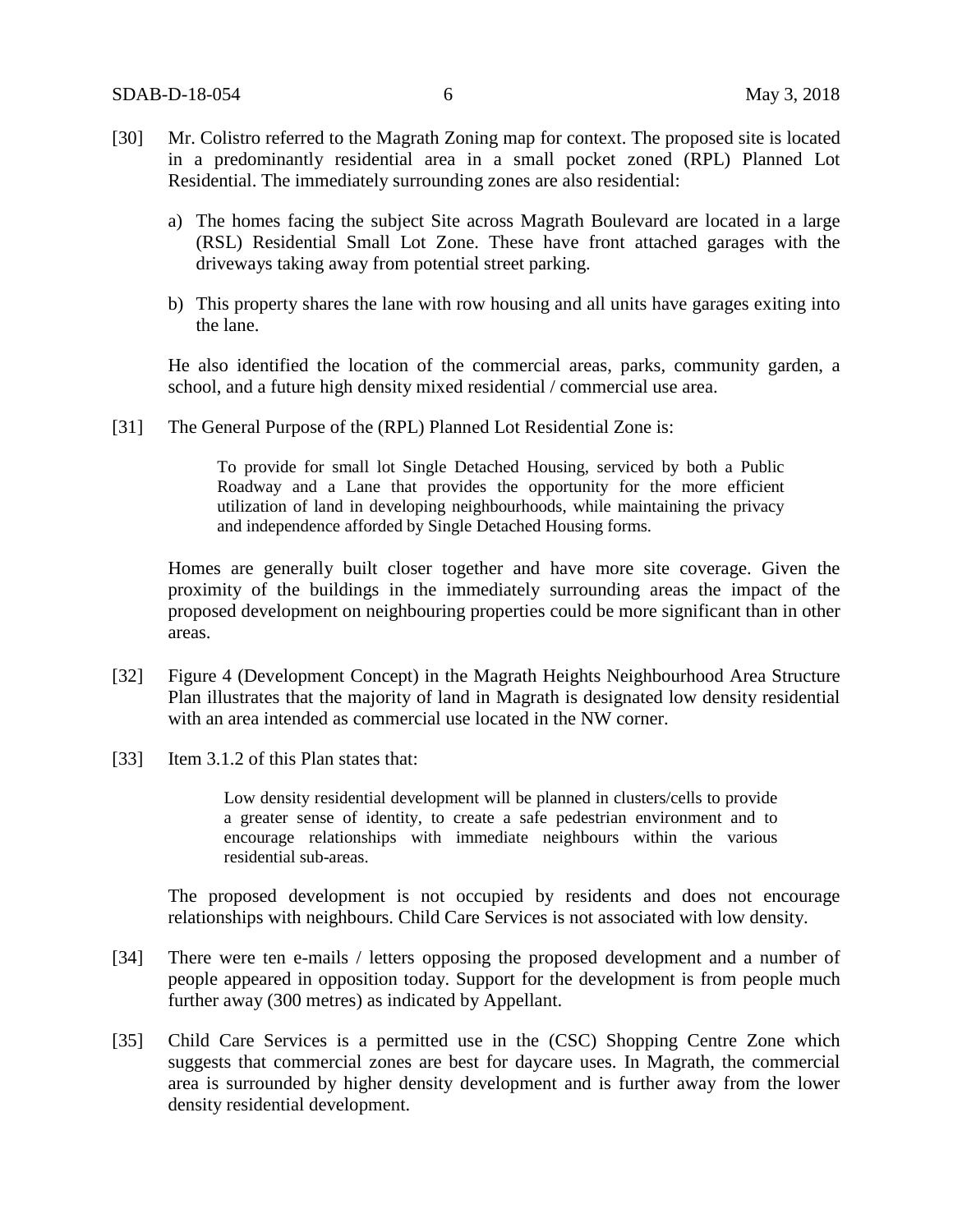- [36] Mr. Colistro used a PowerPoint presentation to illustrate his client's main concerns:
	- a) The proposed development and his client's home are in very close proximity to each other.
	- b) A person on the second floor balcony, which is proposed as a play area, would have the ability to see into his client's bedrooms and backyard sitting area. This proposed play area also causes noise concerns. The balcony is currently a putting green and infrequently used.
	- c) Even if the clear glass railing is changed to opaque glass it may not be truly opaque and the additional height will significantly change the appearance of the property contrary to section 80.4(c) of the *Edmonton Zoning Bylaw*.
	- d) Daycares have scheduled outdoor activities resulting in constant noise which would be concentrated in a fairly small area. The fence would not act as a sound barrier and would only establish a visual barrier between the two properties. He questioned how effective the existing stone fence with metal rails would be at preventing children from climbing out.
	- e) There is no hard surfaced walkway from the rear parking area to the entry of the daycare as required in section 130.10(c)(ii) of the *Edmonton Zoning Bylaw*. Such a walkway would take away more play space pushing the play area into the front yard. There are currently no fences in any of the front yards and children play in the rear yards or surrounding parks; again this would significantly change the appearance of the property.
	- f) With the existing overheight garage, the second storey addition to the front of the property and the balcony with the raised railing the overall impact of the development becomes greater.
- [37] Mr. Colistro submitted a letter from a realtor with knowledge of the area, including properties along the specific block face. It suggests an approved daycare facility would result in a reduction in property value of \$75,000 to \$100,000 to the immediately adjacent neighbour.
- [38] The proposed development will result in more traffic coming into the neighbourhood because it will act as a destination. The already busy lane will become more congested and people will be making U-turns and illegally parking on the flanking side of May Link or will have to cross May Link to access the daycare.
- [39] Magrath Boulevard is a bus route as well as a snow route. Snow clearing would leave people dealing with windrows which tend to push more cars to the centre of the street.
- [40] There are restrictions as to how close you can park to a corner leaving only one possible parking space in front of the proposed daycare. Other available street parking in the neighbourhood is often used by residents.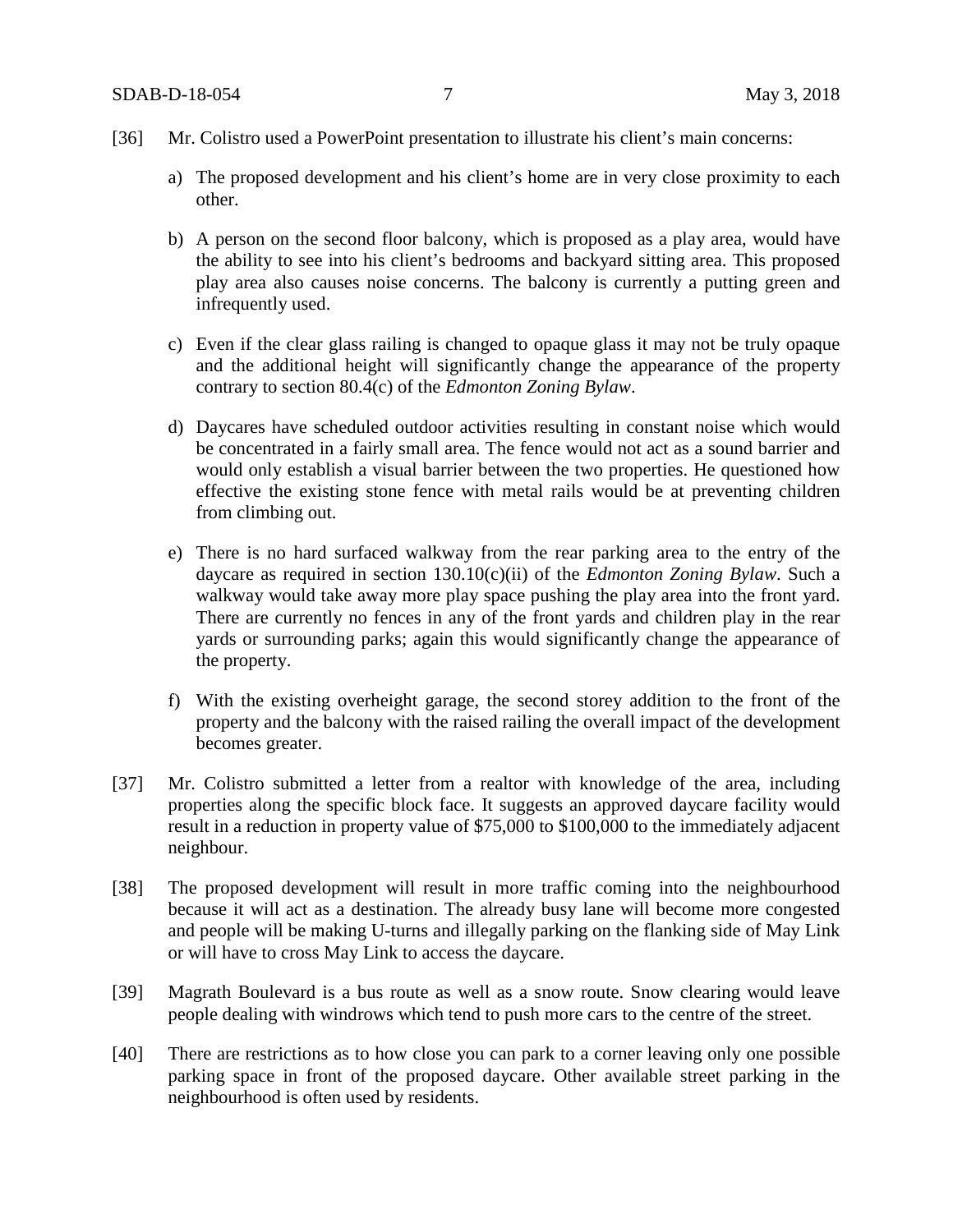- [41] If there are four parking stalls in addition to the existing garage driveway, then there is limited space left to pile snow in the winter. This could result in the possible reduction of one of the six parking spaces if there is a lot of snow.
- [42] Commercial garbage service may be required to deal with increased garbage which could result in additional garbage trucks accessing the lane. There is also limited space for garbage storage.
- [43] Section 80.4(c) of the *Edmonton Zoning Bylaw* states:

A converted Dwelling shall not change the principal character or external appearance of the Dwelling in which it is located.

The following changes to appearance are proposed:

- a) A basement entrance is being created with a retaining wall.
- b) Fencing is being added to the front yard.
- c) The railing of the second floor balcony is being altered.
- d) Additional parking spaces are being added along the lane in the rear yard.

These changes alter the external appearance and are not in keeping with the principal character. They are more consistent with a commercial development.

- [44] Mr. Colistro referred to two previous SDAB decisions regarding Child Care Services (SDAB-D-18-007 and SDAB-D-16-177) which upheld refusals of the Development Officer. Both of the proposed developments had similar issues to the subject development.
- [45] The reports submitted by the Appellant are more focused on downtown and are policy documents, not law. City Council has already reduced parking requirements for Child Care Services and this development does not meet the new regulations for required parking indicating that the proposed development is not suitable at this location.
- [46] While the report from Transportation did not include an objection to the parking variance, it does not really express much of an opinion on potential traffic conflicts. It is not clear whether Transportation considered traffic movement in the lane and the intensity of the current use and may not have considered the impact of additional parking stalls.
- [47] While there currently may be some staff that do not drive to work, staff members can change and operators can change. Once a Use is approved it runs with the property.
- [48] Limiting the hours of the development does not take away traffic conflicts as pick-up and drop-off times also coincide with the busiest traffic times for residents of the block who must use the lane.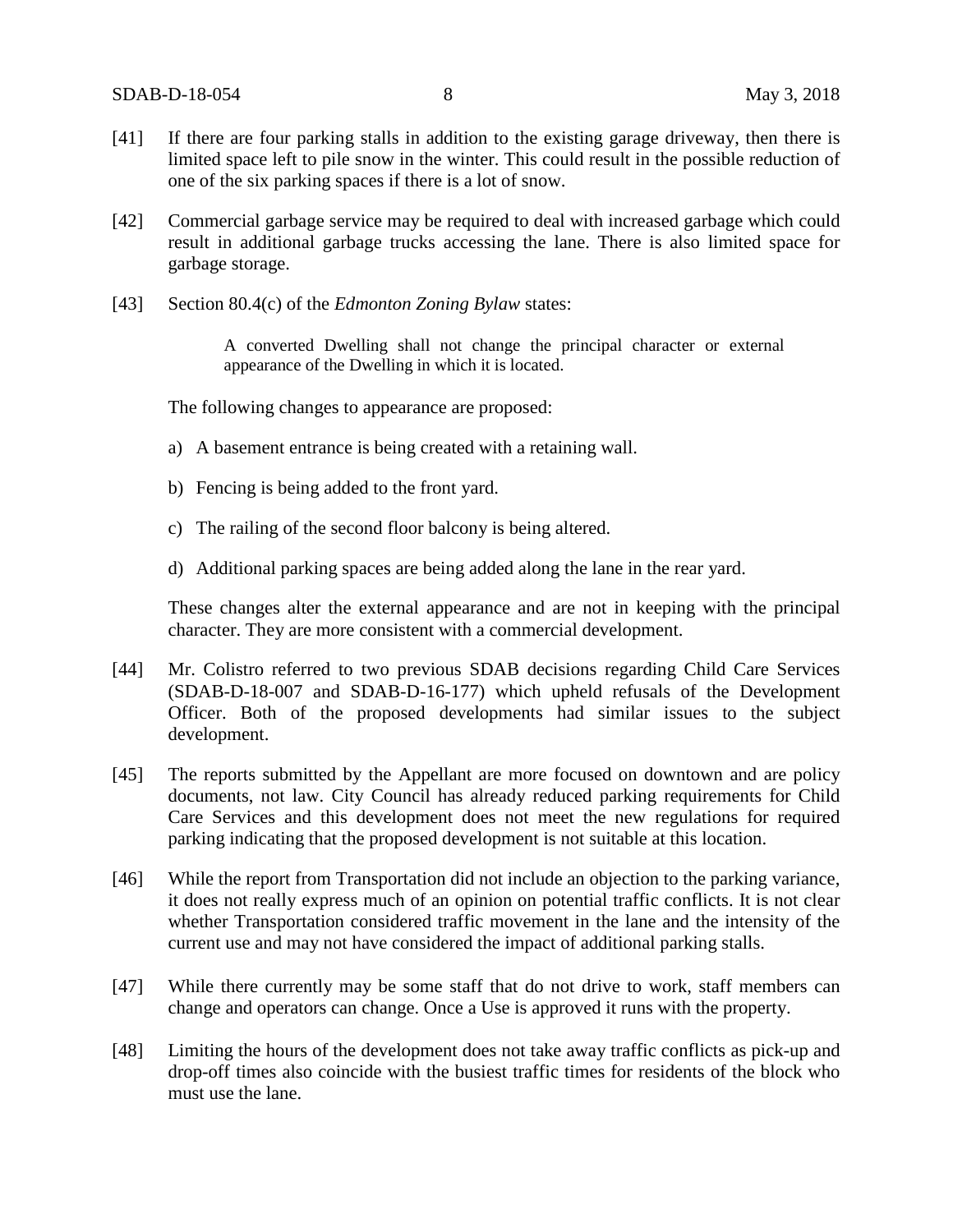[49] Outdoor noise from children playing at the daycare can affect the ability of children to take naps in adjacent homes.

### *Mr. Linder*

[50] Backyards in the area are very nice to look at and have met very stringent architectural landscaping requirements. The overall visual appearance of the neighbourhood is consistent. The proposed changes with parking stalls would make the subject property look more like a commercial zone.

#### *Mr. Bergstra*

- [51] Mr. Bergstra lives in a townhouse directly behind the subject property. He clarified that his townhouse has five units; therefore, there are five garages right behind the subject property.
- [52] The congestion at the entry point to the alley is already very concentrated and this area is not meant for two way traffic.
- [53] The garages of the townhouses are set back into the yard allowing for a small car to park on the driveway. This driveway allows space to maneuver. The proposed daycare parking spaces go right to the alley which will result in daycare patrons improperly using his driveway on a daily basis.
- [54] Nearby parking is heavily used. Many people park along May Common to access the trails to the ravine. There will be even less parking once the large planned development to the east goes in across from his home on May Common.
- [55] "No stopping" signs are also located a certain number of metres back from the intersection of May Link and May Common along both sides of the roads.
- [56] The proposed commercial operation will result in increased litter.
- [57] There is no reason for the parking requirements to be relaxed. The regulations have already been relaxed to allow for Child Care Services in neighbourhoods.

#### *Ms. Reghelini*

- [58] Ms. Reghelini lives in one of the townhouses along the lane behind the proposed development. Her concerns relate to the enjoyment of her home, health and safety, and congestion.
- [59] She has always lived downtown in a high density area and moved to a residential area after retiring to enjoy the peace and quiet. She enjoys sitting in her back yard during the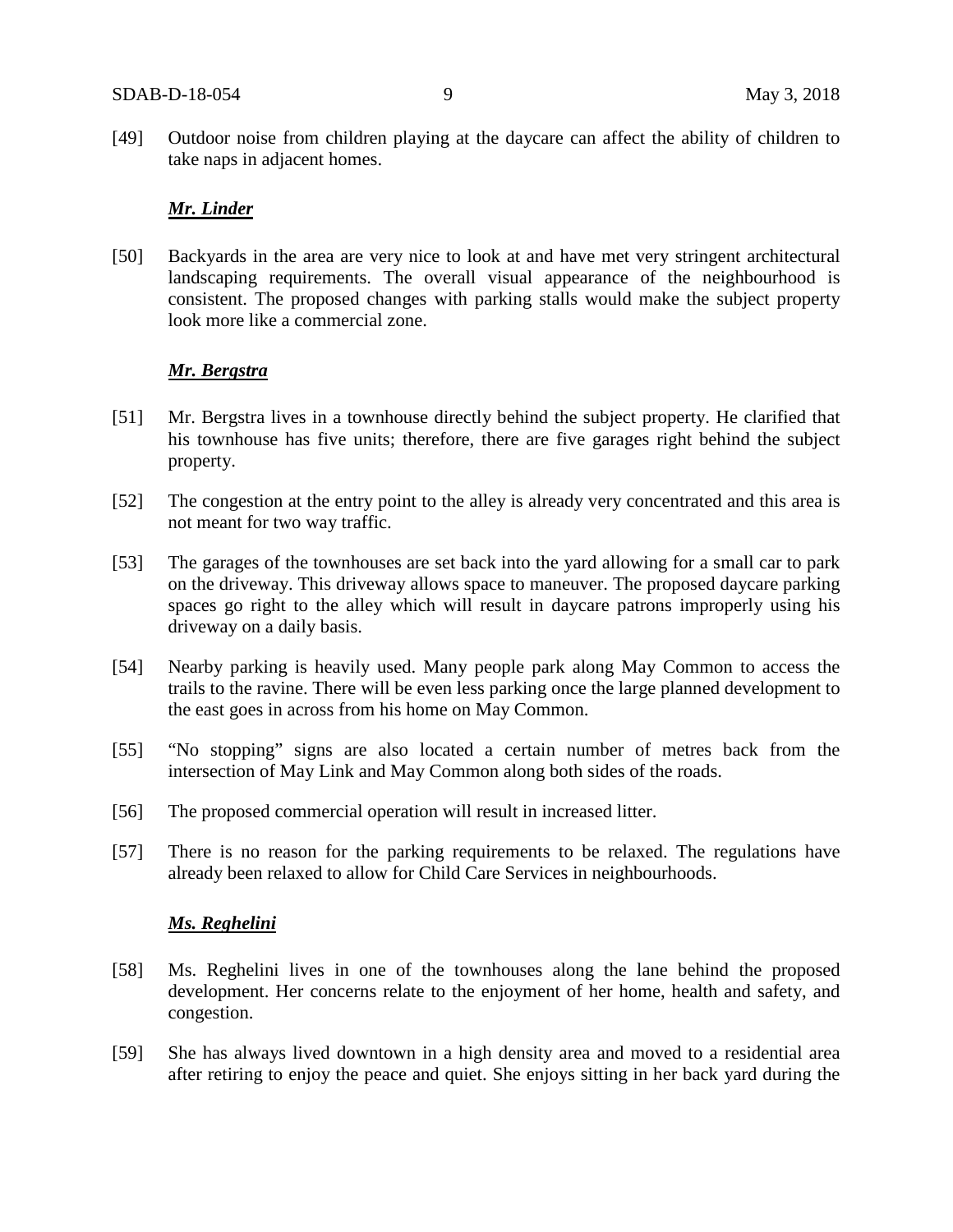day. The noise and congestion from this nearby commercial development is going to impact the enjoyment of her home.

- [60] Parking along May Common is very limited. There is always a car parked in front of her unit that is not hers. Parking is taken up by groups walking in the ravine and by construction workers building homes in the area.
- [61] Ms. Reghelini crosses Magrath Boulvard to access transit. She finds it very dangerous to cross this road because of the speed of the cars and the slight curve of the road by the subject site which creates a blind spot. There are no lights or crosswalk at the intersection of Magrath Boulevard and May Common which creates a very dangerous situation for children.
- [62] The City requires more daycares, but not at this location.

#### *Ms. Hokanson*

- [63] Ms. Hokanson lives approximately 300 metres from the subject site and feels she would be impacted by the proposed development. She walks her children to the school bus every morning which stops at the corner of May Link and Magrath Boulevard across from the subject site. Four school buses stop at that corner within a 15 minute period.
- [64] She believes it will be difficult and create safety concerns to access the daycare at the proposed location, especially given the parking restrictions and congestion she observes.
- [65] There are no parking signs along May Common north of May Link at her request as she experienced a fire at her home several years ago and parked cars impeded the fire truck access.
- [66] The area she lives in is called Larch Park and a commercial property here goes against the design of what this area was meant to be.

#### *Ms. Kelbourn*

- [67] Ms. Kelbourn lives directly behind the proposed development in the end unit of a set of five townhouses. The back lane is very congested and she almost hits the existing daycare fence when backing out. Her driveway is often used by vehicles to maneuver past other vehicles.
- [68] She is concerned that the proposed development will devalue her property.
- [69] Street parking in the area is already heavily used.
- [70] Safety is a concern as vehicles on Magrath Boulevard go very fast making it dangerous to cross that street. She fears for her daughter playing basketball on her driveway and she fears that she herself might hit a child.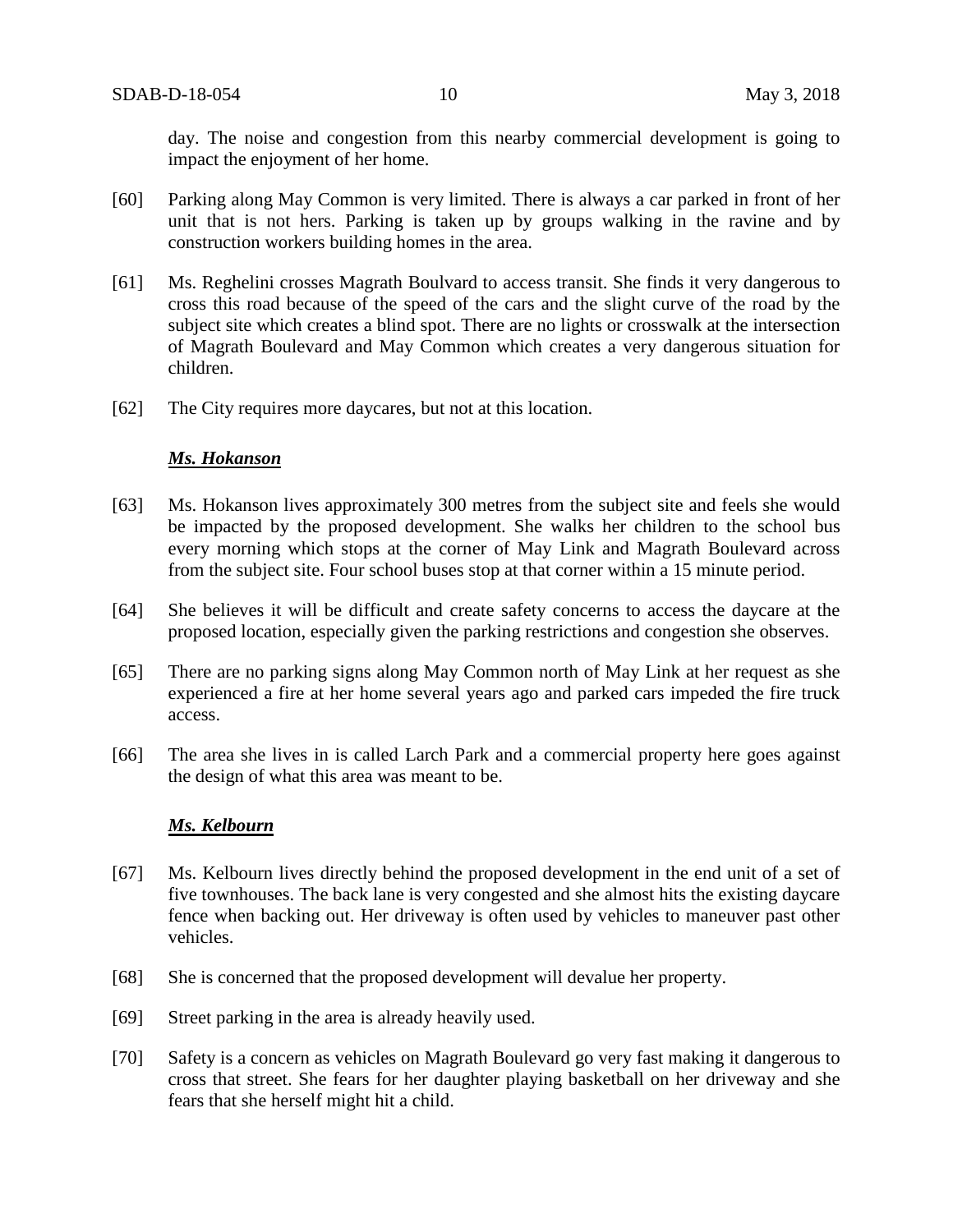- [71] She feels more than three or four staff will be required to care for twenty pre-school children.
- [72] Noise is a concern as she has a daughter who needs a quiet location to study.
- [73] The lane is narrow, many people already illegally cross her driveway to pass one another and have damaged it. This problem will get worse and more dangerous as parents use the on site parking spaces which are directly across the lane from her garage and also as people use her driveway to accommodate two-way traffic, especially while children are going in and out.
	- *iv) Rebuttal of the Appellant*
- [74] Although it is not shown on the site plan there will be a hard-surfaced walkway from the rear parking area to the front of the house as required in section  $130.10(c)(ii)$  of the *Edmonton Zoning Bylaw*.
- [75] The subject property is the only bungalow in the area. Converting it to a two storey home would make it look the same as the rest of the houses on the block face.
- [76] The Appellant intends to hire a contractor to deal with windrows left behind from snow clearing. Snow will be moved onto the front yard; therefore, parking on the front street will not be reduced. Contractors will also be hired to clear the back parking area. Snow will be blown into the back yard where it can be made into a slide for children to play on.
- [77] The *Edmonton Zoning Bylaw* allows parking on the street within 150 metres of the corner.
- [78] The photos in his submission were taken at 8:00 a.m. on March 23 which coincides with drop off times. There are no vehicles parked in these photos which confirms there is adequate parking.
- [79] A response from Ms. Tywoniuk was received; however Ms. Tywoniuk's address is outside of the 60-metre notification zone.
- [80] There is no opportunity for commercial space on the school site. To his knowledge that site is designated for an ice rink and school playground. This morning he received an email from Carrington, the developer of the Direct Control apartment zone, which advises that there will no longer be a commercial component to this development.
- [81] He acknowledges the realtor's opinion submitted by the parties in opposition, but noted that he also provided a realtor's opinion that the daycare will not impact property values and will add to neighbourhood amenities.
- [82] Once these high density developments go ahead the child care shortage in the area will be made worse. This development is needed in this area.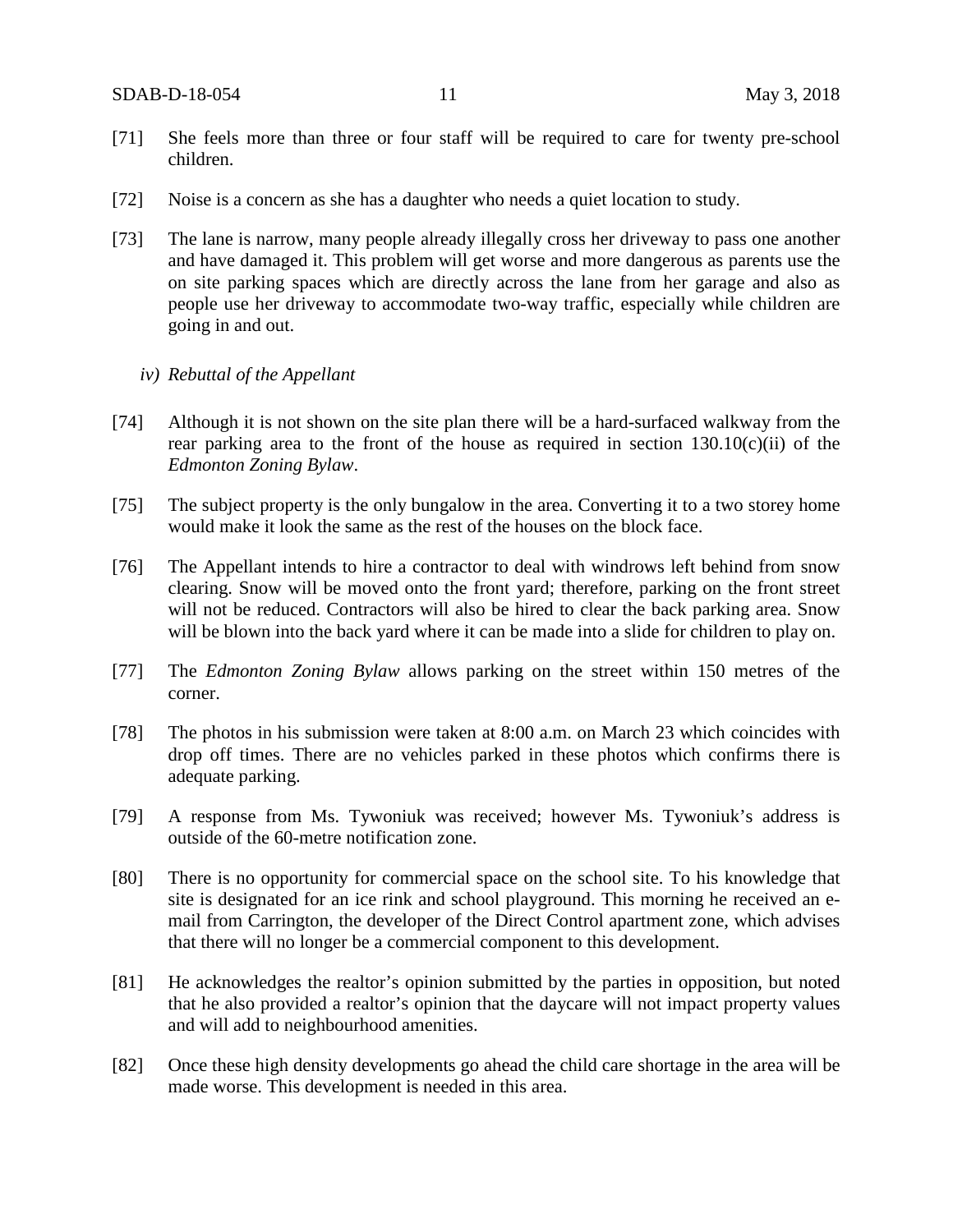#### **Decision**

[83] The appeal is **DENIED** and the decision of the Development Authority is **CONFIRMED**. The development is **REFUSED**.

#### **Reasons for Decision**

- [84] The proposed development, Child Care Services, is a Discretionary Use in the (RPL) Planned Lot Residential Zone. It requires variances to the number of required on-site parking spaces and to the requirement for a loading area.
- [85] The Board finds there are valid planning concerns with safety, parking, traffic congestion and noise associated with the proposed development at this particular location.
- [86] The parties cited previous decisions of the Board both for and against other Child Care Services. The Board is not bound by these precedents and is obliged to treat each appeal on its own merits. In any event, the Board notes that each of those cases could be distinguished and has made this decision based on the unique factors of this appeal.
- [87] The Board considered, but did not give significant weight to the parties' submissions about the availability of other suitable locations in the broader area as it tasked to determine two questions: first, whether the proposed development is an appropriate Discretionary Use at the subject Site; second, whether the required variances to on-site parking and loading spaces would create a material adverse impact on surrounding properties or reduce the neighbourhood amenities.
- [88] The Board weighed conflicting evidence about the impact on property values. Both written opinions came from realtors. The Appellant's realtor indicated that the proposed development would be considered an amenity to the area and would generally have no impact on property values. However, the letter submitted by the owner of the abutting site provided a more site specific evaluation. After considering the refused plans and his experience in selling properties on this specific block face, that realtor concluded there would be a substantial negative impact to the abutting neighbour's property value.
- [89] The Board considered the mixed evidence presented regarding community support. The Appellant brought evidence that several neighbours located approximately 300 metres away from the proposed development were in support – mainly due to the perceived need for this type of business in this area.
- [90] The parties who submitted correspondence in opposition to the proposed development or who appeared before the Board in opposition lived closer, most within the 60 metres notification area. They included two adjacent neighbours directly across the Lane and the most immediately affected abutting neighbour to the south. They argued that there are alternative and more appropriate locations and expressed concerns regarding commercial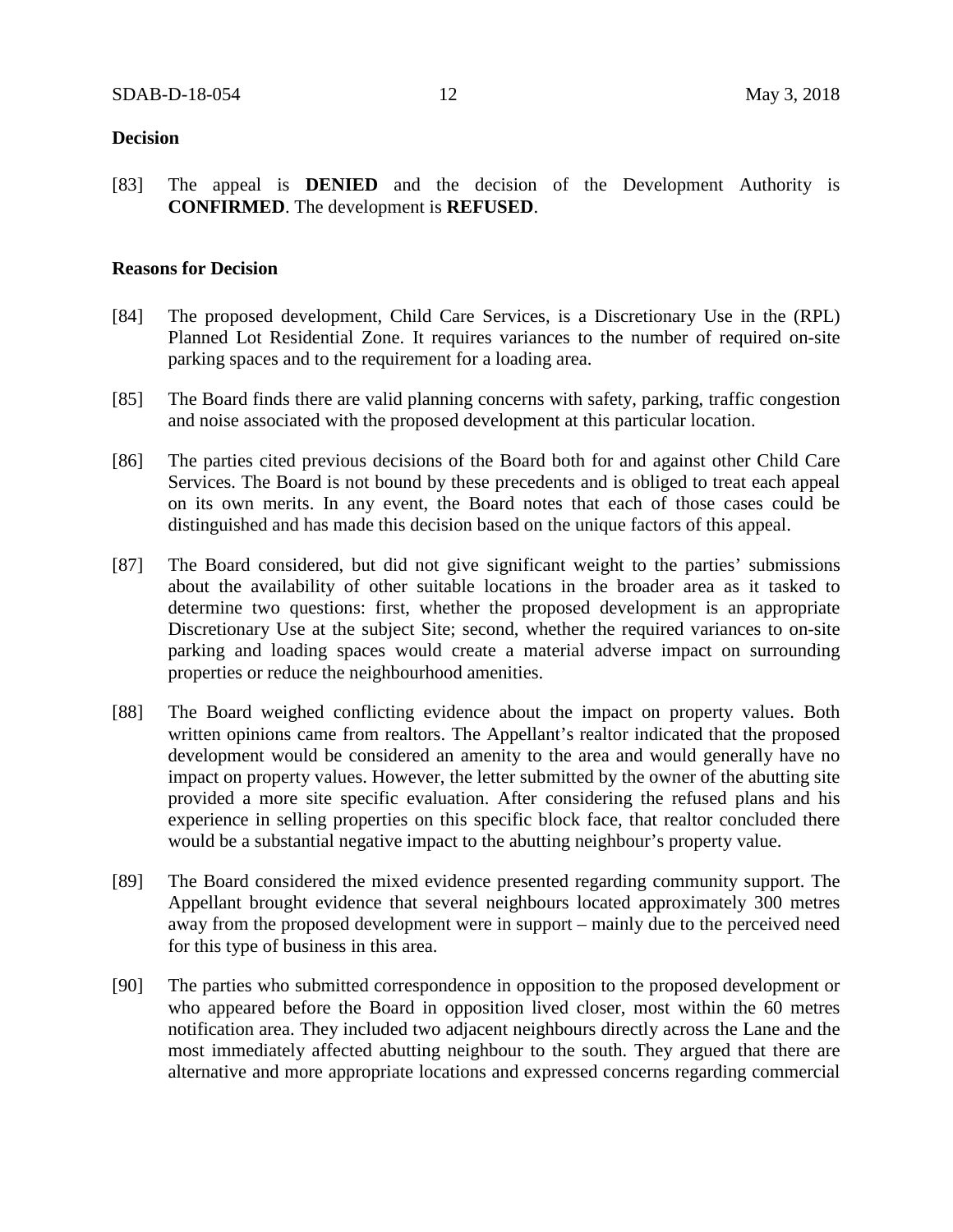developments in principle as well as noise, safety and traffic congestion, particularly in the rear Lane as parents drop off and pick up children.

- [91] The Board received mixed evidence about the availability of on-street parking in front of the development and on other streets within 150 metres.
- [92] The subject Site is a Corner Lot and therefore compliant with locational criteria in the development regulations for Child Care Services which is one indicator of a suitable location. However, this particular Corner Lot lacks available on-street parking along the flanking roadway which is a key characteristic of Corner Lots. Evidence was presented that parking is prohibited at all times alongside the subject Site and also along the remainder of the block on the south side of May Link, the flanking road. These parking restrictions are a strong indicator that this Use is not suitable at this particular Corner Lot location.
- [93] Further, there is limited space for parking at the front of the property along Magrath Boulevard due to the inverted pie shape of the lot and a cut out portion of the northwest corner of the lot. The houses on the other side of the street are zoned RSL and have front driveways which also reduces available spaces on Magrath Boulevard. The lack of available abutting on-street parking causes issues with children having to cross busy streets to access and exit the site.
- [94] The proposed Child Care Services provides six on-site parking spaces located at the far rear of the property and perpendicular to the Lane. Clients and staff must use the Lane to enter the rear parking spaces and must reverse into the Lane to exit them.
- [95] The Board heard evidence that there are two exits to the Lane. Homes on this block all have rear garages. It is reasonable to expect that half the block residents will use the exit behind the subject Site. Therefore, the drivers of vehicles for approximately twenty six double garages along the nearest half of the Lane (including the five double garages for the row house units directly across the Lane) would use the same exit as the daycare clients.
- [96] According to evidence provided by residents of this block, traffic congestion in the Lane already occurs at the times that will coincide with the times when traffic in the Lane will increase materially as the parents funnel into it to drop off and pick up their children.
- [97] Further, the Lane is not wide enough to accommodate two-way traffic. In order for two vehicles to pass each other in the Lane, one must illegally cross over the driveways of the row houses located immediately behind the subject Site or over the proposed parking spaces.
- [98] Given these circumstances, the Board finds that increased traffic and the maneuvering in and out of the perpendicular spaces adjacent to the entrance of the Lane, will add to congestion in the Lane and will materially impact the conditions of the Lane, particularly in the winter months.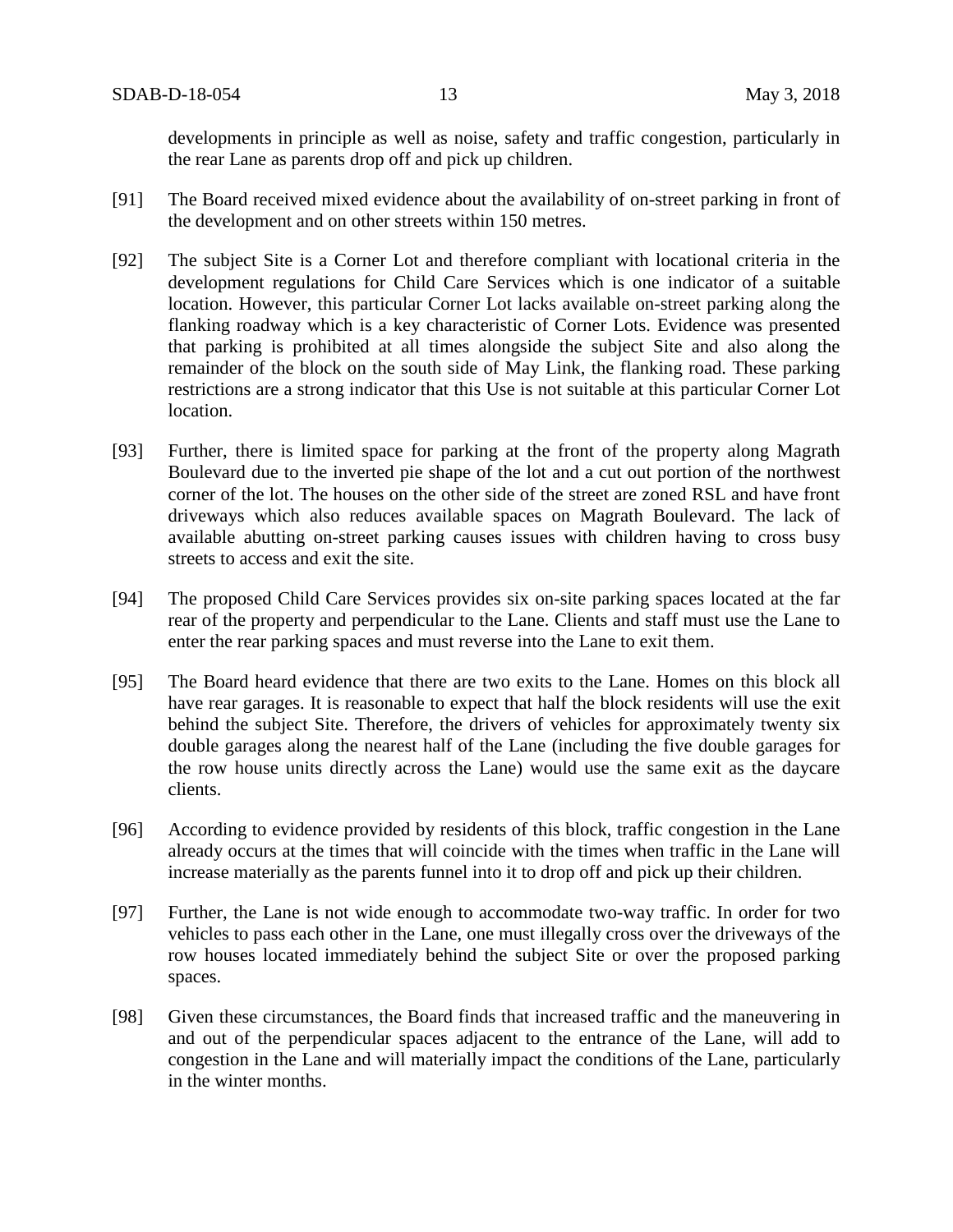- [99] The proposed development also includes a raised outdoor play area on the Rooftop Terrace in addition to outdoor play areas at ground level in both the front and rear yards. This raised play area is located next to the interior side lot line. It is accessed from the second floor of the building and to be enclosed with a six foot glass screen. The Board finds that the location of this outdoor area above grade and next to edge of the lot would create uncharacteristic noise and privacy issues that would adversely and materially impact the south abutting neighbour. The Board was less persuaded about the impact of noise for residents living further away from the proposed development.
- [100] For the reasons above, the Board finds that there are valid planning concerns related to traffic, safety and noise to deny the application for this Discretionary Use, a Child Care Services for 20 children.
- [101] Given this conclusion, the Board did not consider whether the on-site parking and loading space variances would unduly interfere with the amenities of the neighbourhood and materially interfere with or affect the use, enjoyment or value of neighbouring parcels of land.

Ms. K. Cherniawsky, Presiding Officer Subdivision and Development Appeal Board

Board Members in Attendance: Ms. P. Jones; Mr. R. Handa; Mr. K. Hample; Mr. J. Wall